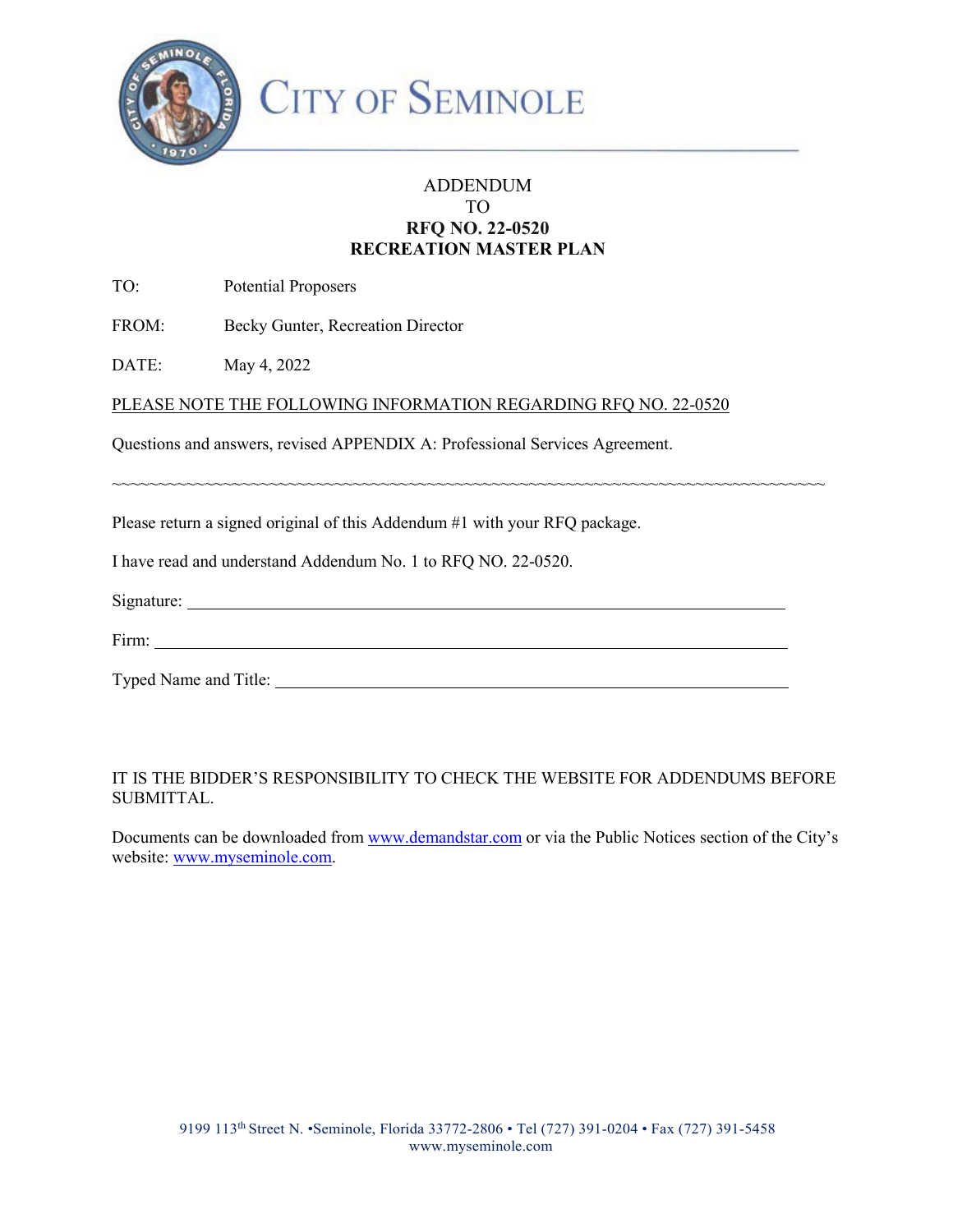### **RFQ NO. 22-0520 ADDENDUM #1 May 4, 2022**

1. What is the budget for the Recreation Master Plan?

*The City Council has committed to using American Rescue Plan Act (ARPA) funds for this project and, therefore, has NOT identified the amount of ARPA funds to be appropriated for this purpose.* 

*2.* Based on the RFQ Qualifications on pg. 9 "Firms shall have completed at least two Recreation Master Plans for a government entity with infrastructure similar in scope, size, and complexity." Does this apply to the experience of the Prime firm only?

*Yes, the primary Firm submitting the Statement of Qualifications should have completed at least two Recreation Master Plans of similar scope, size, and complexity.* 

*If the firm has not completed at least two Recreation Master Plans of similar scope, size, and complexity, the City will still consider the Proposal under the following conditions:* 

- *a.) The Project Manager / Project Lead being proposed by the Firm has completed in excess of two Recreation Master Plans of similar scope, size, and complexity.*
- *b.) Written justification as to how the experience in item (a) meets the requirements.*
- 3. Page 9 of the RFQ, Section 4: Instructions for Statement of Qualifications states that a maximum of 25 pages will be allowed for this submittal. Will the title page, table of contents, cover letter, resumes, tab dividers, and required forms be excluded from this page limit?

### *Counted towards page limit:*

- *Title page NO, not counted towards page limit*
- *Table of contents NO, not counted towards page limit*
- *Cover letter - YES*
- *Resumes - YES*
- *Tab dividers NO, not counted towards page limit*
- *Required forms NO, not counted towards page limit*
- 4. Please see revised EXHIBIT A: PROFESSIONAL SERVICES AGREEMENT.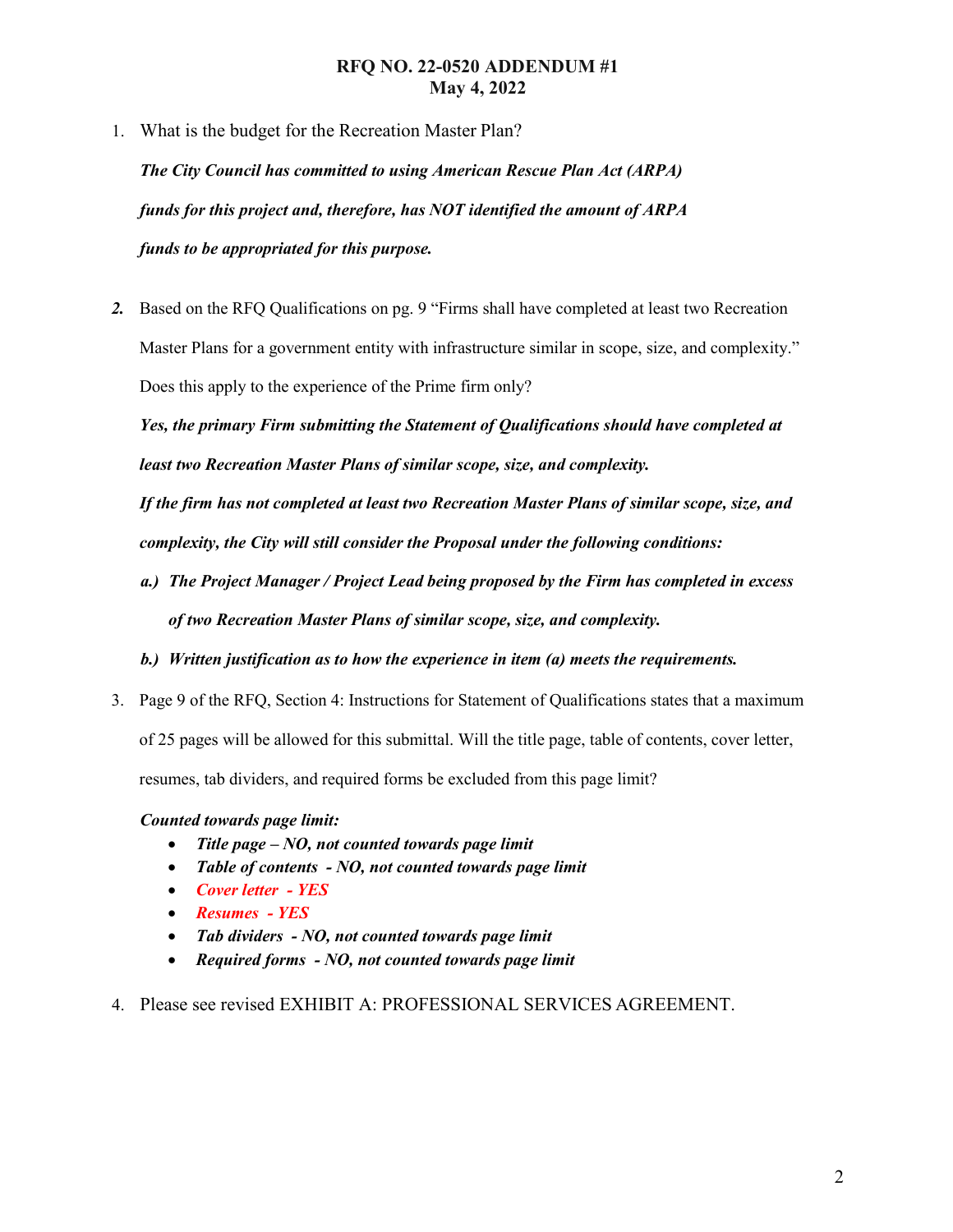# **EXHIBIT "A"**

# **AGREEMENT FOR MASTER PLANNING SERVICES**

# **BETWEEN**

# **THE CITY OF SEMINOLE, FLORIDA**

**and** 

**[Name of Selected Vendor]** 

3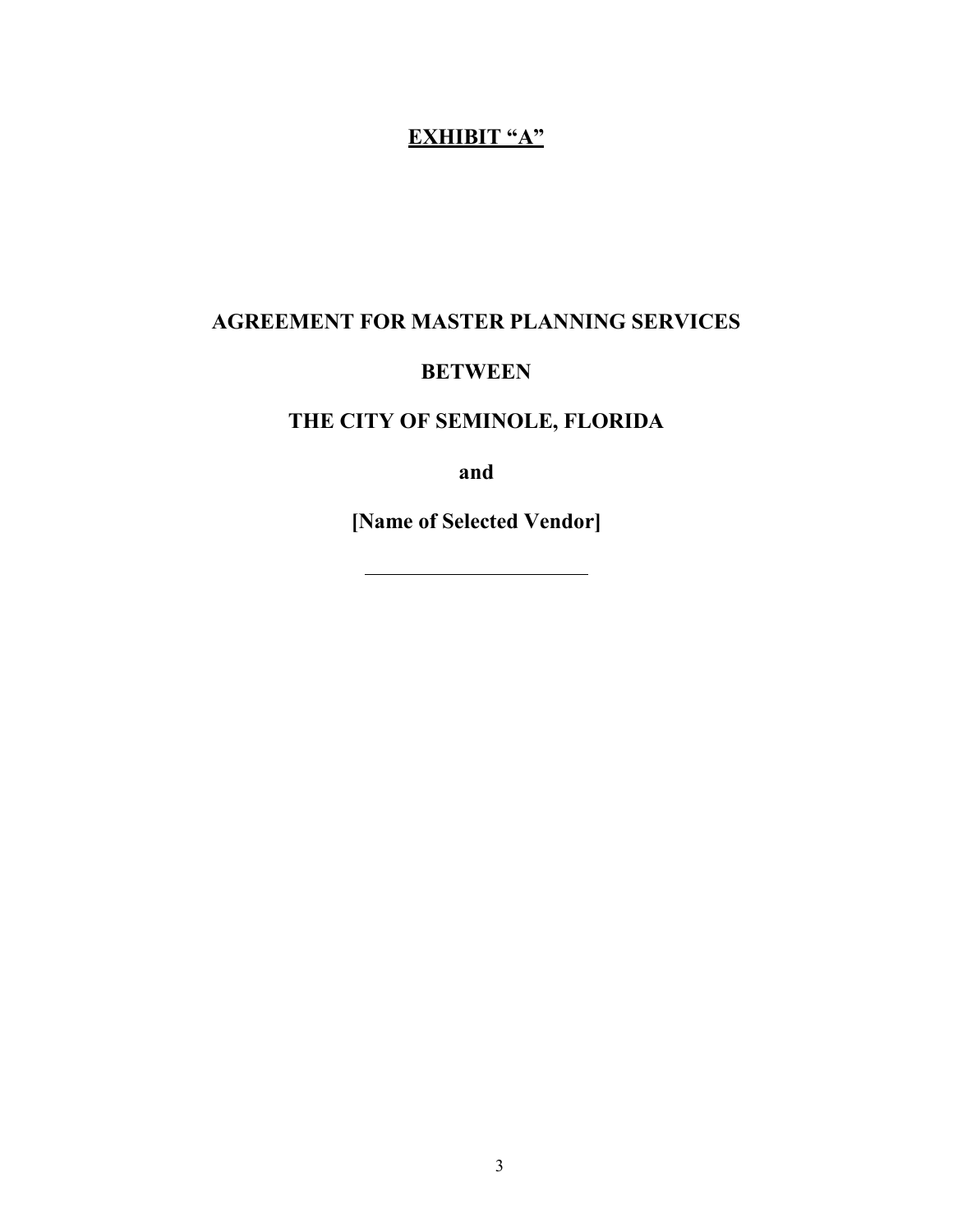# AGREEMENT FOR MASTER PLANNING SERVICES

# **TABLE OF SCHEDULES**

| Schedule A: | <b>Project Scope</b>          |
|-------------|-------------------------------|
| Schedule B: | <b>Project Schedule</b>       |
| Schedule C: | <b>Rate Schedule</b>          |
| Schedule D: | <b>Insurance Certificates</b> |
|             |                               |

**Schedule E: Insurance Coverage**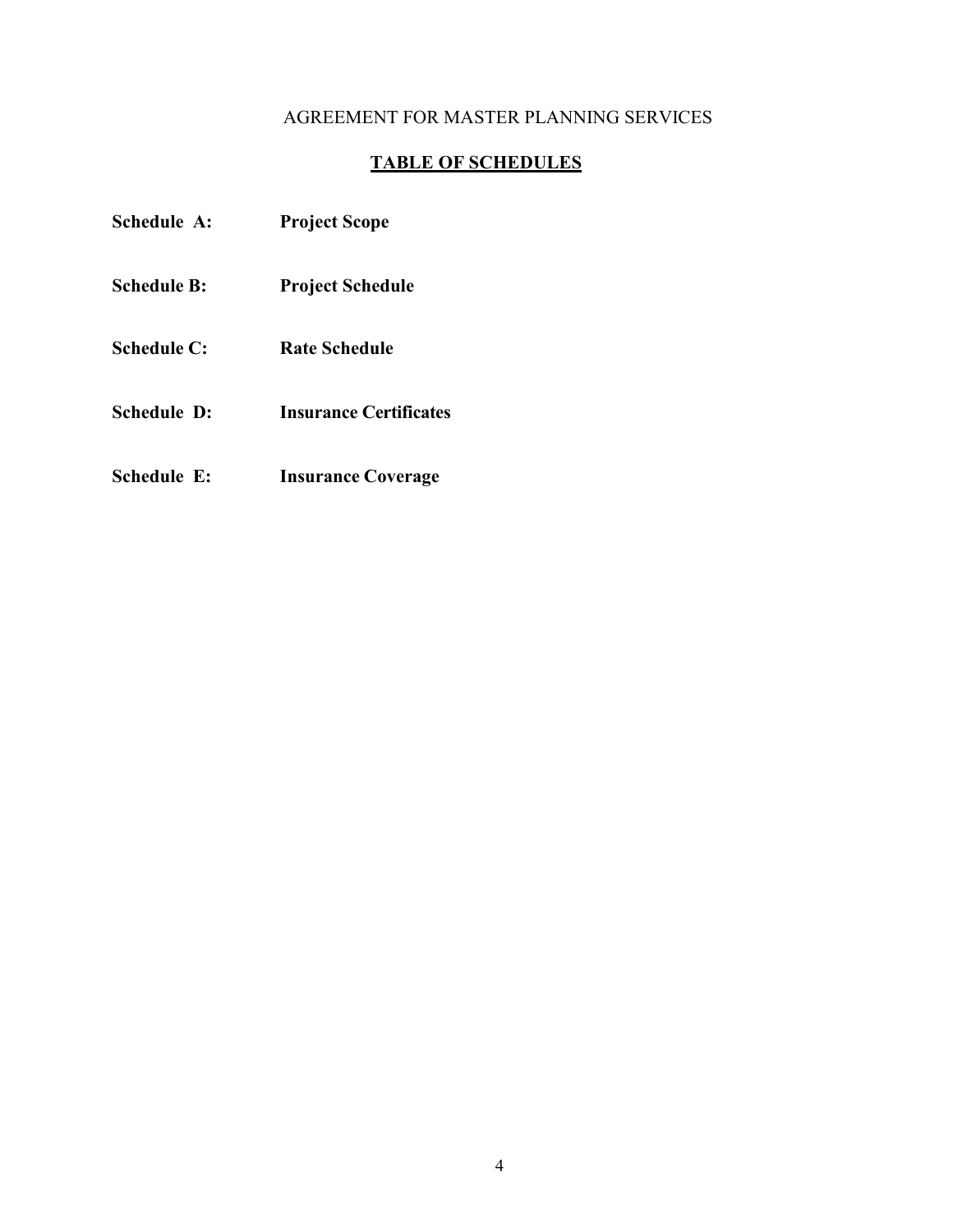#### **AGREEMENT FOR MASTER PLANNING SERVICES**

**THIS AGREEMENT** is entered into this \_\_ day of \_\_\_\_\_\_\_\_\_\_\_\_, 2022 (the Effective Date), by and between the City of Seminole, a Florida municipal corporation, (hereinafter referred to as the "CITY"), and  $\Box$ , a authorized to conduct business in the State of Florida, whose business address is (hereinafter referred to as the "MASTER PLAN CONSULTANT").

### **EXORDIAL CLAUSES:**

**WHEREAS,** the CITY issued RFQ No. 22-0406 on April 6, 2022, seeking qualified and experienced professional master planning services for the development of a Recreation Master Plan for the City; and

WHEREAS, on  $, 2022,$  MASTER PLAN CONSULTANT submitted its response, outlining its qualifications, experience and proposed fee schedule; and

**WHEREAS,** after reviewing all responses from vendors, the CITY has, in accordance with the provisions of the CITY'S procurement code and procedures, selected MASTER PLAN CONSULTANT to provide the desired master planning services.

**NOW, THEREFORE,** in consideration of the mutual covenants and provisions contained herein, the Parties hereto agree as follows:

#### **ARTICLE 1. - MASTER PLAN CONSULTANT'S Responsibility**

- 1.1 MASTER PLAN CONSULTANT shall provide to CITY the planning services set forth in **Schedule A** (the Project Scope), in accordance with the project time frame set forth in **Schedule B** (the Project Schedule), and at the rate(s) set forth in **Schedule C** (the Rate Schedule).
- 1.2 MASTER PLAN CONSULTANT agrees to obtain and maintain throughout the term of this Agreement all such licenses as are required to do business in the State of Florida and in Pinellas County, Florida, including, but not limited to, all licenses required by the respective state boards and other governmental agencies responsible for regulating and licensing the professional Services to be provided and performed by MASTER PLAN CONSULTANT pursuant to this Agreement.
- 1.3 MASTER PLAN CONSULTANT agrees that, when any aspect of the Services to be provided hereunder relate to a regulated profession which, under Florida law, requires a license, certificate, of authorization, or other form of legal entitlement to provide such Services, it shall employ, retain and assign only licensed, qualified personnel to provide such Services.
- 1.4 MASTER PLAN CONSULTANT shall designate a project manager who shall be the CITY'S primary point of contact for the project, and shall have the authority to speak on behalf of the MASTER PLAN CONSULTANT as to its performance under this Agreement.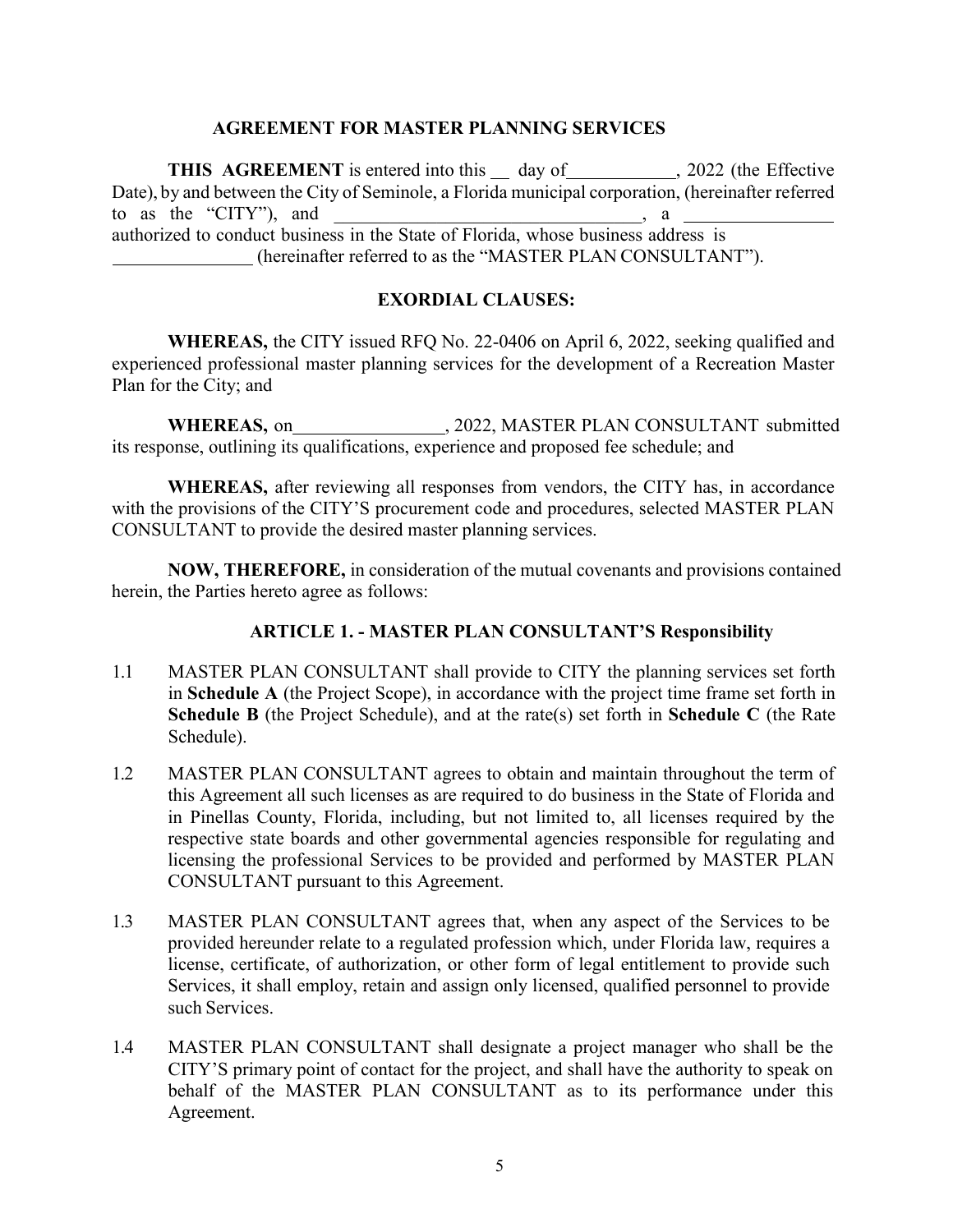- 1.5 MASTER PLAN CONSULTANT understands that it has been selected based on its, and its staff's, unique experience and qualifications for the type of Services to be provided. Therefore, MASTER PLAN CONSULTANT agrees that it may not assign this Agreement, or subcontract any portion of the Services to another person or entity, without the express prior written approval of the CITY.
- 1.6 MASTER PLAN CONSULTANT agrees, for both itself and any of its authorized subconsultants and subcontractors, to comply with all of CITY'S rules and regulations with respect to safety and security at the CITY'S facilities and properties, as well as all OSHA regulations which may apply to the Services being provided.

### **ARTICLE 2. - CITY'S RESPONSIBILITIES**

- 2.1 CITY shall pay all accepted and uncontested invoices submitted by MASTER PLAN CONSULTANT during the term of this Agreement.
- 2.2 CITY shall provide, if available, all criteria and information requested by MASTER PLAN CONSULTANT as to CITY'S objectives and requirements for the Recreation Master Plan, including design objectives and constraints, space and timing constraints, capacity and performance requirements, flexibility and expendability of facilities and programs, and any budgetary limitations, which may impact the content and usability of the resulting master plan.
- 2.3 Upon request from MASTER PLAN CONSULTANT, CITY will assist MASTER PLAN CONSULTANT by making available to MASTER PLAN CONSULTANT all reasonably available information in CITY'S possession pertinent to the master planning services, including existing drawings, specifications, maps, prior plans, applicable codes, laws and operating policies, and citizen/advisory board/ and City Council input.
- 2.4 CITY shall arrange for access to and make all provisions for MASTER PLAN CONSULTANT to enter all CITY park and recreation sites to facilitate the work of the MASTER PLAN CONSULTANT. MASTER PLAN CONSULTANT acknowledges that such access may be provided during times that are not the normal business hours of the CITY or MASTER PLAN CONSULTANT.
- 2.5 The CITY will identify a contract manager who shall be MASTER PLAN CONSULTANT'S primary point of contact during the term of this Agreement, and whom shall have authority to address and make decisions regarding MASTER PLAN CONSULTANT'S performance of the Agreement.

### **ARTICLE 3. – TERM AND TERMINATION**

- 3.1 Notwithstanding the actual date(s) of execution, this Agreement shall become effective on the Effective Date. The Agreement shall be concluded upon CITY'S formal acceptance of the Recreation Master Plan to be produced by the MASTER PLAN CONSULTANT.
- 3.2 TERMINATION. MASTER PLAN CONSULTANT shall be considered in material default of this Agreement and such default will be considered cause for CITY to terminate this Agreement, in whole or in part, as further set forth herein, for any of the following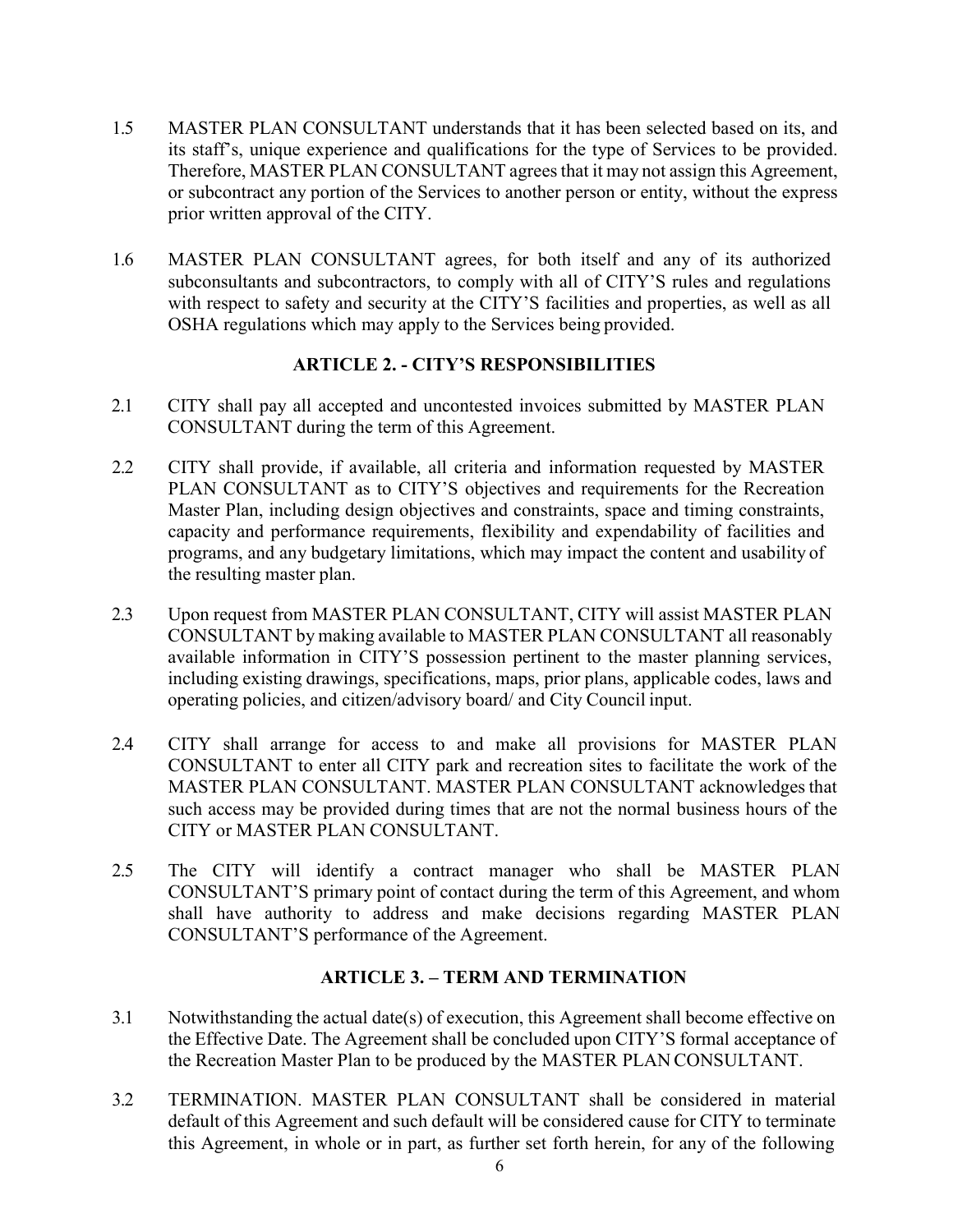reasons: (a) failure to begin work under the Agreement within the times specified, or (b) failure to properly and timely perform the services to be provided hereunder or as directed by CITY, or (c) the bankruptcy or insolvency or a general assignment for the benefit of creditors by MASTER PLAN CONSULTANT or by any of its principals, partners, officers, or directors, or (d) failure to obey laws, ordinances, regulations or other codes of conduct, or (e) otherwise materially breaches this Agreement. CITY may so terminate this Agreement, in whole or in part, by giving MASTER PLAN CONSULTANT ten (10) business days written notice.

- 3.3 If, after notice of termination of this Agreement as provided for in paragraph 3.2 above, it is determined for any reason that MASTER PLAN CONSULTANT was not in default, or that its default was excusable, or that CITY otherwise was not entitled to the remedy against MASTER PLAN CONSULTANT provided for in paragraph 3.2, then the notice of termination given pursuant to paragraph 3.2 shall be deemed to be the notice of termination provided for in paragraph 3.4 below and MASTER PLAN CONSULTANT'S remedies against CITY shall be the same as and limited to those afforded MASTER PLAN CONSULTANT under paragraph 3.4 below.
- 3.4 Notwithstanding anything herein to the contrary, CITY shall have the right to terminate this Agreement, in whole or in part, without cause upon ten (10) business days written notice to MASTER PLAN CONSULTANT. In the event of such termination, MASTER PLAN CONSULTANT'S recovery against CITY shall be limited to that portion of MASTER PLAN CONSULTANT'S compensation earned through the date of termination and any costs reasonably incurred by MASTER PLAN CONSULTANT that are directly attributable to the termination, but MASTER PLAN CONSULTANT shall not be entitled to any other or further recovery against CITY, including, but not limited to, anticipated fees or profit on services not required to be performed.
- 3.5 Upon termination, MASTER PLAN CONSULTANT shall deliver to CITY all papers, records, documents, Auto CADD files, drawings, calculations, models, and other materials in MASTER PLAN CONSULTANT'S possession or control arising out of or relating to this Agreement.
- 3.6 Should MASTER PLAN CONSULTANT fail to commence, provide, perform or complete any of the Services to be provided hereunder in a timely and diligent manner, in addition to any other rights or remedies available to CITY hereunder, CITY at its sole discretion and option may withhold any and all payments due and owing to MASTER PLAN CONSULTANT until such time as MASTER PLAN CONSULTANT resumes performance of its obligations hereunder in such a manner so as to establish to CITY'S satisfaction that MASTER PLAN CONSULTANT'S performance is or will shortly be back on schedule.
- 3.7 The term of this Agreement shall be for one (1) year starting from the Effective Date and shall not extend beyond such date except upon the mutual written consent of the Parties hereto.

#### **ARTICLE 4. – INDEMNIFICATION**

Indemnification, Preservation of Immunity. Each Party hereby agrees to fully indemnify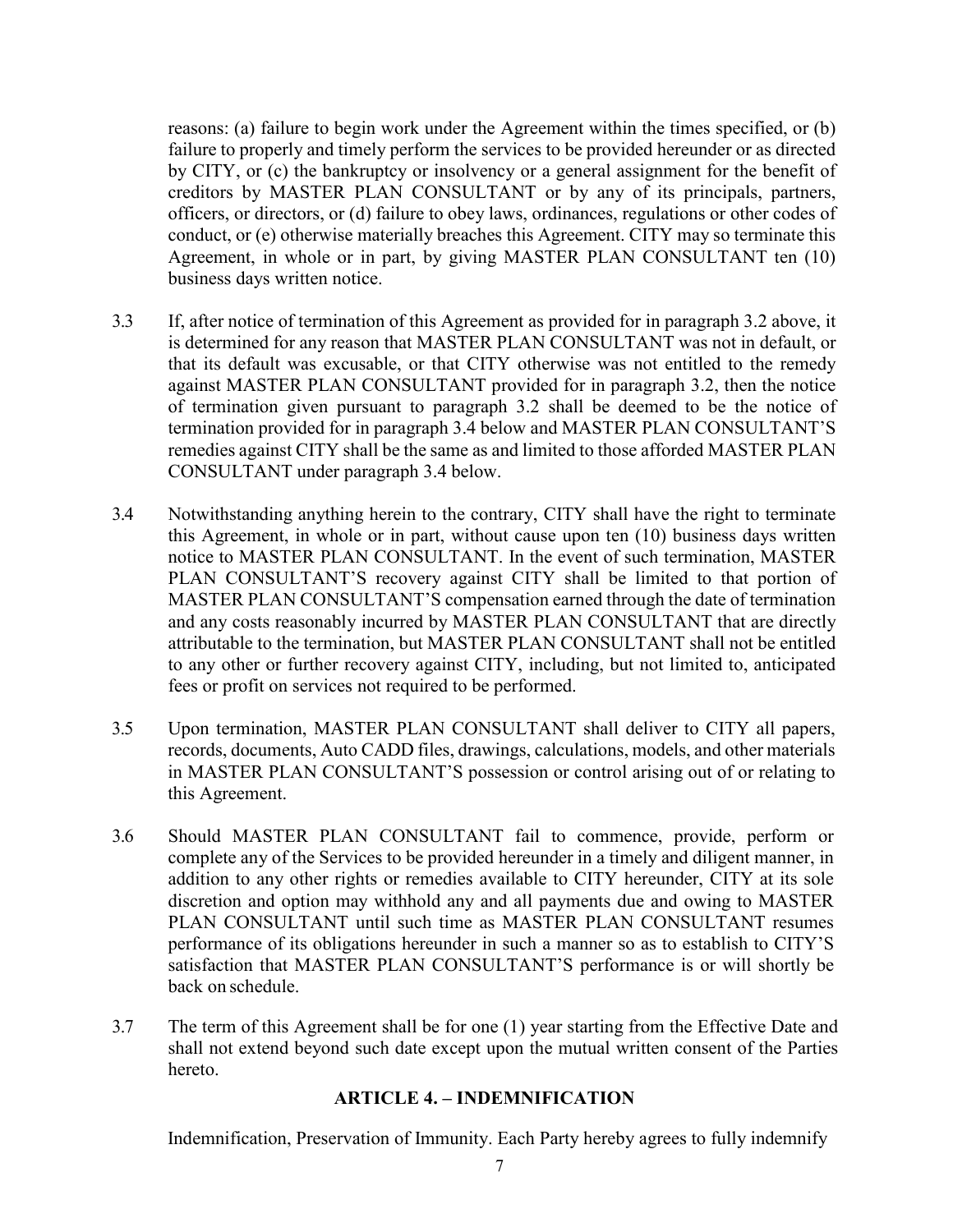and hold harmless the other, its officers, employees, and agents from and against any and all claims, losses, costs, expenses, actions and causes of action, including reasonable attorney's fees at all levels, arising out or by reason of any damage or injury to persons or property suffered or claimed to have been suffered, by any intentional, reckless or negligent act or omission of the indemnifying Party, its directors, officers, employees, or agents in the carrying out of the terms and conditions of this Agreement. The Party claiming right to indemnification ("Claimant") will give the indemnifying Party ("Indemnitor") prompt notice of any such claim and the Indemnitor will undertake the defense thereof by representatives of its own choosing. In the event Indemnitor, within a reasonable time after notice of claim, fails to defend, the Claimant shall have the right to undertake the defense, compromise or settlement of such claim on behalf of and for the account and risk of the Indemnitor, subject to the right of the Indemnitor to assume such defense at any time prior to settlement, compromise or final determination thereof. Notwithstanding the foregoing, in the event either Party reasonably believes that counsel defending any such action has unacceptable conflicts of interest or otherwise lacks the skill to adequately protect such Party's interest, such Party reserves the right to defend itself with its own counsel or retained counsel at the Indemnitor's expense, unless the Claimant is found negligent or otherwise responsible for the occasion of the litigation. Nothing herein shall be interpreted as a waiver by the CITY of its rights, including the procedural requirements and limited waiver of immunity, as set forth in Florida Statutes § 768.28, or any other statute, and the CITY expressly reserves these rights to the full extent allowed by law.

#### **ARTICLE 5. - INSURANCE**

5.1 During the term of this Agreement MASTER PLAN CONSULTANT shall provide, pay for, and maintain, with companies satisfactory to CITY, the types of insurance described herein. All insurance shall be from responsible companies duly authorized to do business in the State of Florida. Simultaneously with the execution and delivery of this Agreement by MASTER PLAN CONSULTANT, MASTER PLAN CONSULTANT has delivered to CITY properly executed Certificates of Insurance, using the modified ACCORD form which is attached hereto as **Schedule D**, evidencing the fact that MASTER PLAN CONSULTANT has acquired and put in place the insurance coverages and limits required hereunder. In addition, certified, true and exact copies of all insurance policies required shall be provided to CITY, on a timely basis, if requested by CITY. These Certificates and policies shall contain provisions that thirty (30) days written notice by registered or certified mail shall be given CITY of any cancellation, intent not to renew, or reduction in the policies' coverages, except in the application of the Aggregate Limits Provisions. MASTER PLAN CONSULTANT shall also notify CITY, in a like manner, within twenty-four (24) hours after receipt, of any notices of expiration, cancellation, non-renewal or material change in coverages or limits received by MASTER PLAN CONSULTANT from its insurer, and nothing contained herein shall relieve MASTER PLAN CONSULTANT of this requirement to provide notice. In the event of a reduction in the aggregate limit of any policy to be provided by it hereunder, MASTER PLAN CONSULTANT shall immediately take steps to have the aggregate limit reinstated to the full extent permitted under such policy. All insurance coverages of MASTER PLAN CONSULTANT shall be primary to any insurance or self-insurance program carried by CITY applicable to this Agreement.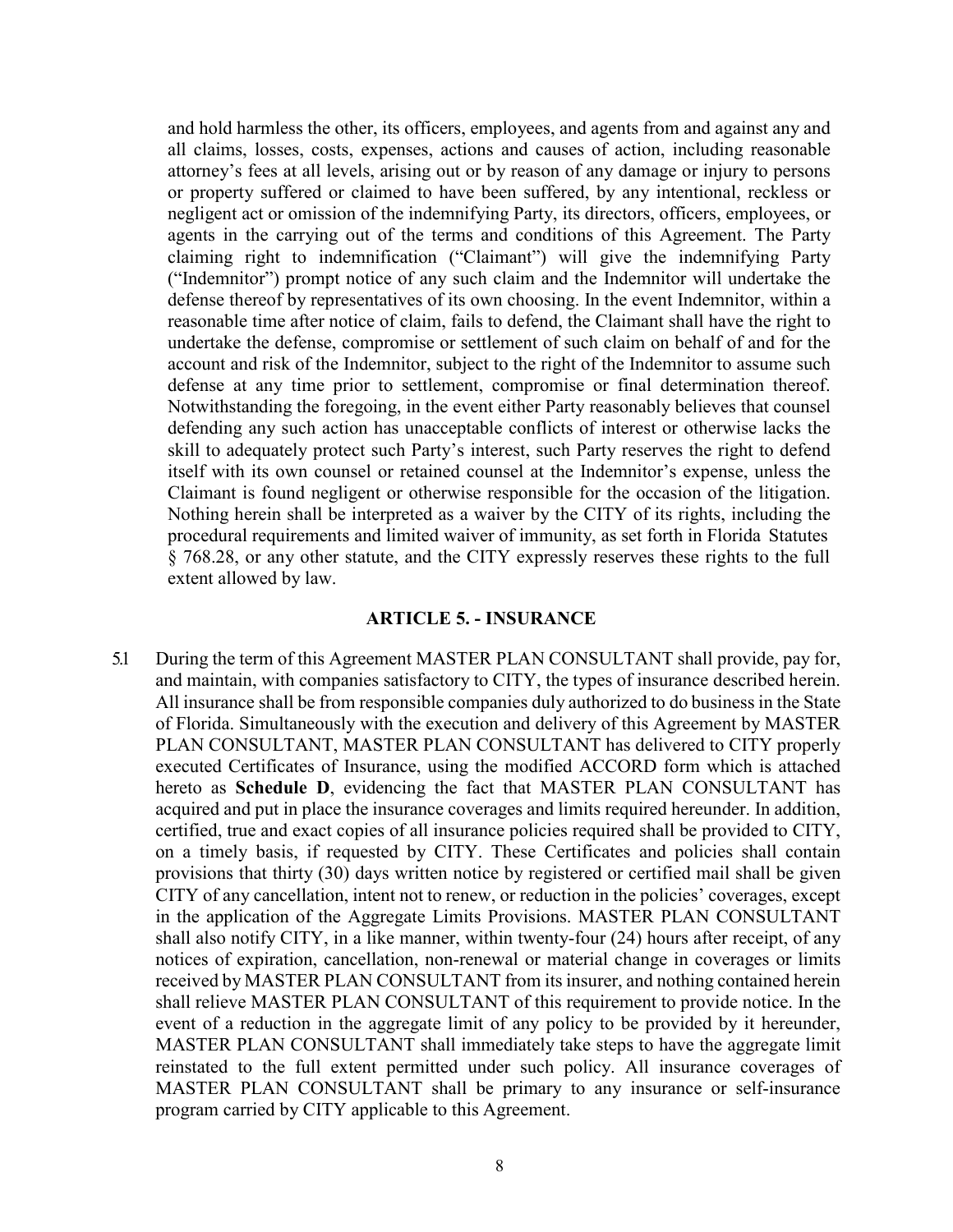5.2 All insurance policies required by this Agreement shall include the followingprovisions and conditions by endorsement to the policies:

> The term "City of Seminole" shall include the all Divisions, Departments and offices thereof and individual members and employees thereof in their official capacity, and/or while acting on behalf of the CITY.

All insurance policies, other than the Professional Liability policy and the Workers Compensation policy, provided by MASTER PLAN CONSULTANT to meet the requirements of this Agreement shall name CITY as that name is defined in subparagraph 8.2.1, above, as an additional insured as to the operations of MASTER PLAN CONSULTANT under this Agreement and shall contain a severability of interests provisions.

Companies issuing the insurance policy or policies shall have no recourse against CITY for payment of premiums or assessments for any deductibles which all are at the sole responsibility and risk of MASTER PLAN CONSULTANT.

All insurance coverages of MASTER PLAN CONSULTANT shall be primary to any insurance or self-insurance program carried by CITY applicable to this Agreement, and the "Other Insurance" provisions of any policies obtained by MASTER PLAN CONSULTANT shall not apply to any insurance or self-insurance program carried by CITY applicable to this Agreement.

The Certificates of Insurance, which are to be provided pursuant to paragraph 5.1 above, must identify the specific project name, as well as the site locations and addresses contemplated by Schedule A hereto.

All insurance policies shall be fully performable in Pinellas County, Florida, and shall be construed in accordance with the laws of the State of Florida.

All insurance policies to be provided by MASTER PLAN CONSULTANT pursuant to the terms hereof must expressly state that the insurance company will accept service of process in Pinellas County, Florida and that the exclusive venue for any action concerning any matter under those policies shall be in the appropriate state court situated in Pinellas County.

- 5.3 The acceptance by CITY of any Certificate of Insurance pursuant to the terms of this Agreement evidencing the insurance coverages and limits required hereunder does not constitute approval or agreement by CITY that the insurance requirements have been met or that the insurance policies shown on the Certificates of Insurance are in compliance with the requirements of this Agreement.
- 5.4 Before starting and until completion of all Services required hereunder, MASTER PLAN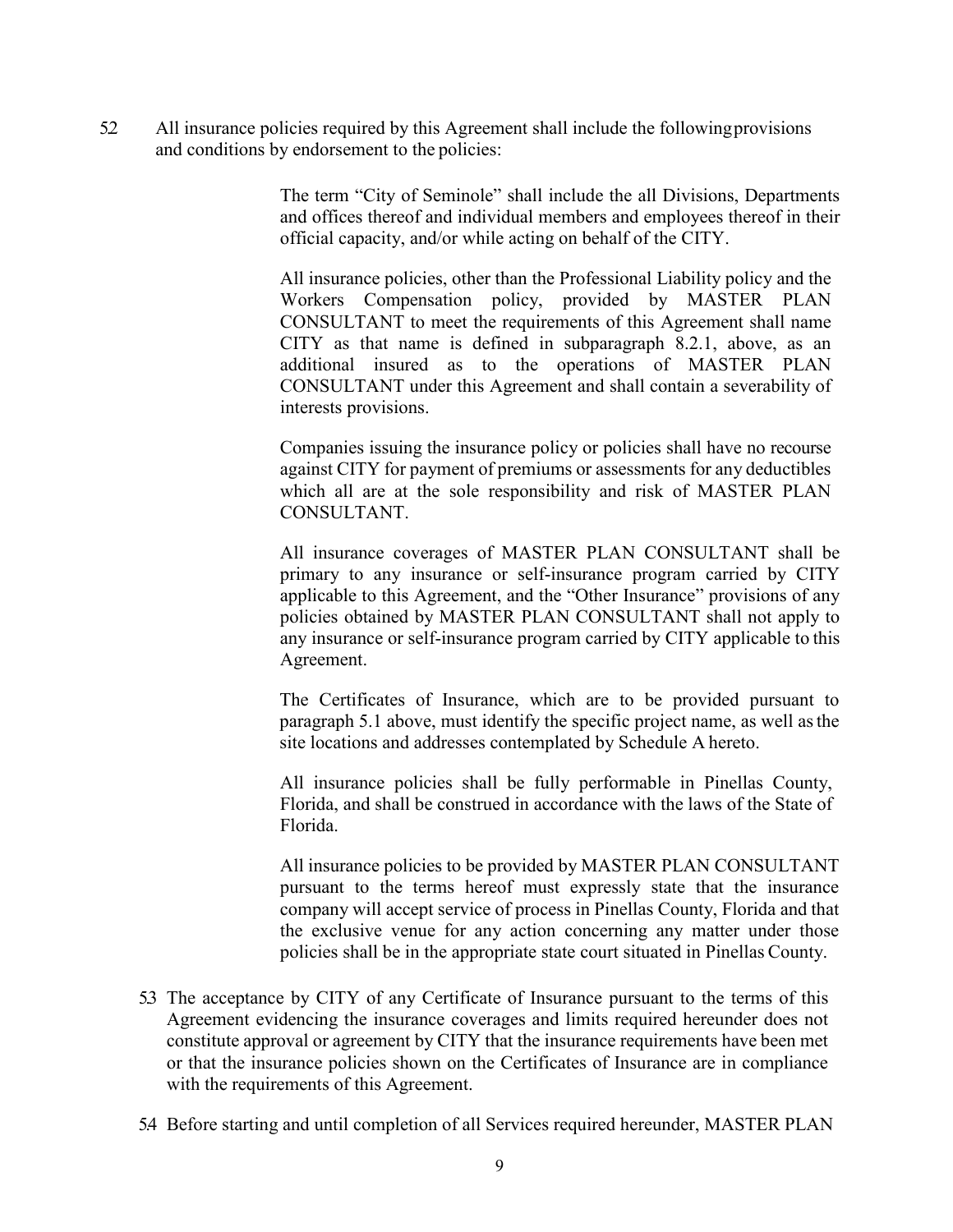CONSULTANT shall procure and maintain insurance of the types and to the limits specified in **Schedule E**, "Insurance Coverage", which is attached hereto and made a part hereof. MASTER PLAN CONSULTANT shall require each of its subconsultants and subcontractors to procure and maintain, until the completion of that subconsultant's or subcontractor's Services, insurance of the types and to the limits specified in **Schedule E**, unless such insurance requirement for the subconsultant or subcontractor is expressly waived in writing by CITY.

- 5.5 If any insurance provided pursuant to this Agreement expires prior to the completion of the Services required hereunder, renewal Certificates of Insurance and, if requested by CITY, certified, true copies of the renewal policies, shall be furnished to CITY thirty (30) days prior to the date of expiration.
- 5.6 Should at any time MASTER PLAN CONSULTANT not maintain the insurance coverages required in this Agreement, CITY may cancel the Agreement and any Work Authorizations issued pursuant to the Agreement or at its sole discretion shall be authorized to purchase such coverages and charge MASTER PLAN CONSULTANT for such coverages purchased. If MASTER PLAN CONSULTANT fails to reimburse CITY for such costs within thirty (30) days after demand, CITY has the right to offset these costs from any amount due MASTER PLAN CONSULTANT under this Agreement. CITY shall be under no obligation to purchase such insurance, nor shall it be responsible for the coverages purchased or the insurance company/companies used. The decision of CITY to purchase such insurance coverages shall in no way be construed to be a waiver of its rights under this Agreement.
- 5.7 MASTER PLAN CONSULTANT, its subconsultants and CITY shall waive all rights against each other for damages covered by insurance to the extent insurance proceeds are paid and received by CITY, except such rights as they may have to the proceeds of such insurance held by any of them.
- 5.8 All insurance companies from whom MASTER PLAN CONSULTANT obtains the insurance policies required hereunder must meet the following minimum requirements:

The insurance company must be duly licensed and authorized by the Department of Insurance of the State of Florida to transact the appropriate insurance business in the State of Florida.

The insurance company must have been in such insurance business continuously for not less than five (5) years immediately prior to the date of execution of this Agreement.

The insurance company must have an A. M. Best policyholder rating of either "A+", "A", or "A-".

The insurance company must have a current A. M. Best financial rating of "Class VI" or higher.

## **ARTICLE 6. - NOTICE**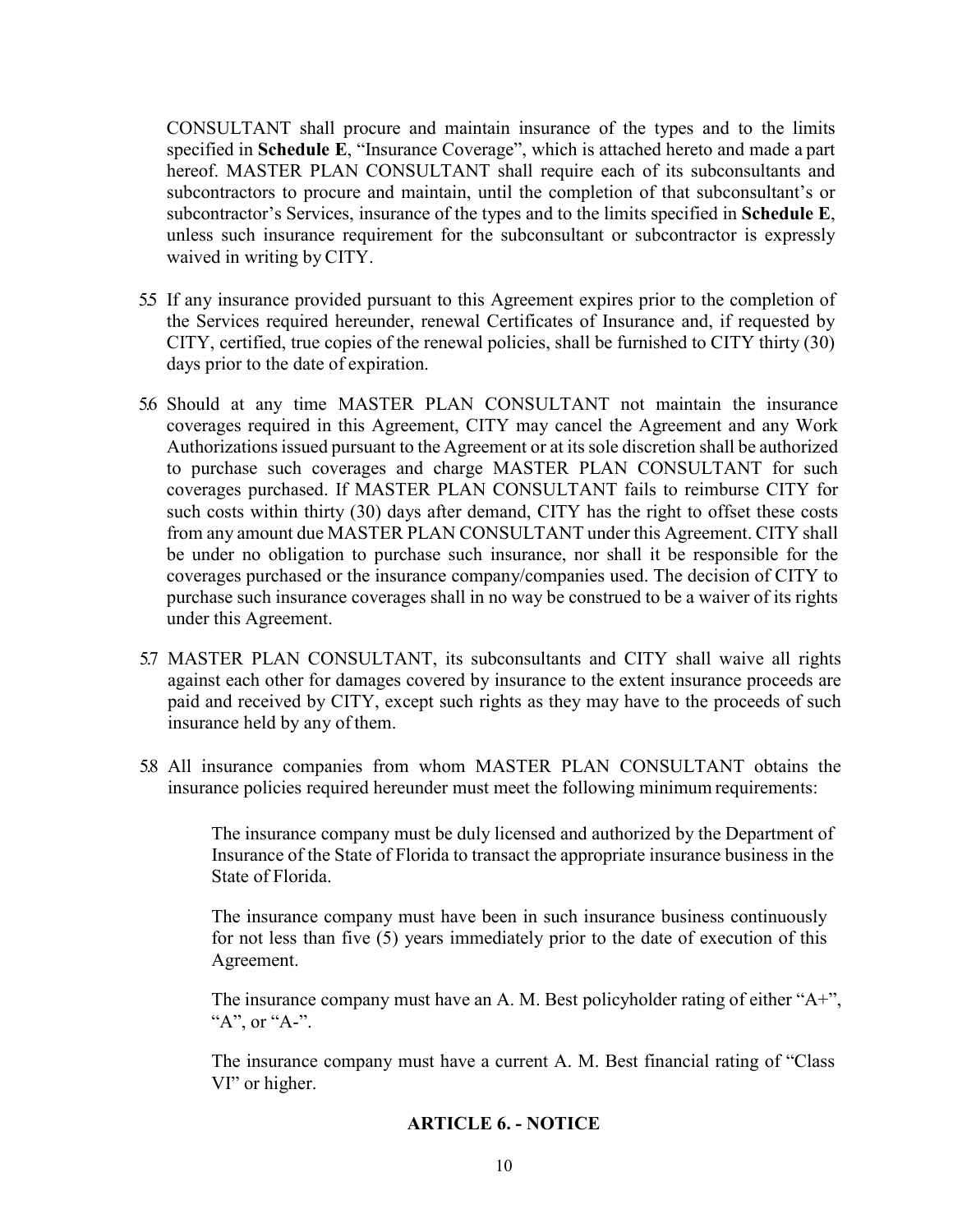6.1 All notices required or made pursuant to this Agreement to be given by MASTER PLAN CONSULTANT to CITY must be in writing and must be sent by (a) registered or certified mail, and notice will be deemed to have been given on the date of acceptance; or (b) delivery (i.e., courier or other hand delivery), or overnight delivery, to the addresses below. Notice will be deemed to have been given on the day of delivery. If the day of notice is a Saturday, Sunday, or legal holiday, notice will be deemed to have been given on the first calendar day thereafter which is not a Saturday, Sunday, or legal holiday.

> City of Seminole Attention: City Manager 9199 – 113th Street North Seminole, Florida 33772

With a copy to:

City Clerk

MASTER PLAN CONSULTANT [address] [address]

6.2 Either party may change its address of record by written notice to the other party given in accordance with requirements of this Article.

### **ARTICLE 7. - MISCELLANEOUS**

- 7.1 COMPLIANCE WITH LAWS; NON-DISCRIMINATION. The performance of this Agreement shall be in compliance with all applicable local, state and federal laws and regulations, including but not limited to the federal Health Insurance Portability and Accountability Act and Florida Worker Compensation Act. Additionally, the Provider agrees that when performing under this Agreement it and its agents shall refrain from discriminating against any person on the grounds of race, religion, color, disability, national origin, gender, age or marital status. MASTER PLAN CONSULTANT expressly acknowledges and agrees that it is responsible for complying with all such rules and regulations, including the Jessica Lunsford Act. Further, MASTER PLAN CONSULTANT shall comply with any rules or regulations implemented by CITY in order to comply with the Jessica Lunsford Act.
- 7.2 MASTER PLAN CONSULTANT certifies that no person or subconsultant will be assigned to work on any work pursuant to this contract that pose any threat or risk of harm to the health, safety or welfare of any student, employee, guest, vendor or property of CITY. Further, MASTER PLAN CONSULTANT agrees to hold harmless CITY and its officials and employees from any and all claims, suits, damages, costs, or attorney fees incurred as a result of any harm done to any student, employee, guest, vendor or property of CITY by MASTER PLAN CONSULTANT'S employees or subconsultants assigned to do work pursuant to this contract.
- 7.3 CONFLICTS OF INTEREST/LIMITATION OF USE OF CITY STAFF AND ASSETS. The MASTER PLAN CONSULTANT'S staff assigned to provide the services under this Agreement shall not be permitted to utilize any CITY personnel, equipment, electronic systems or other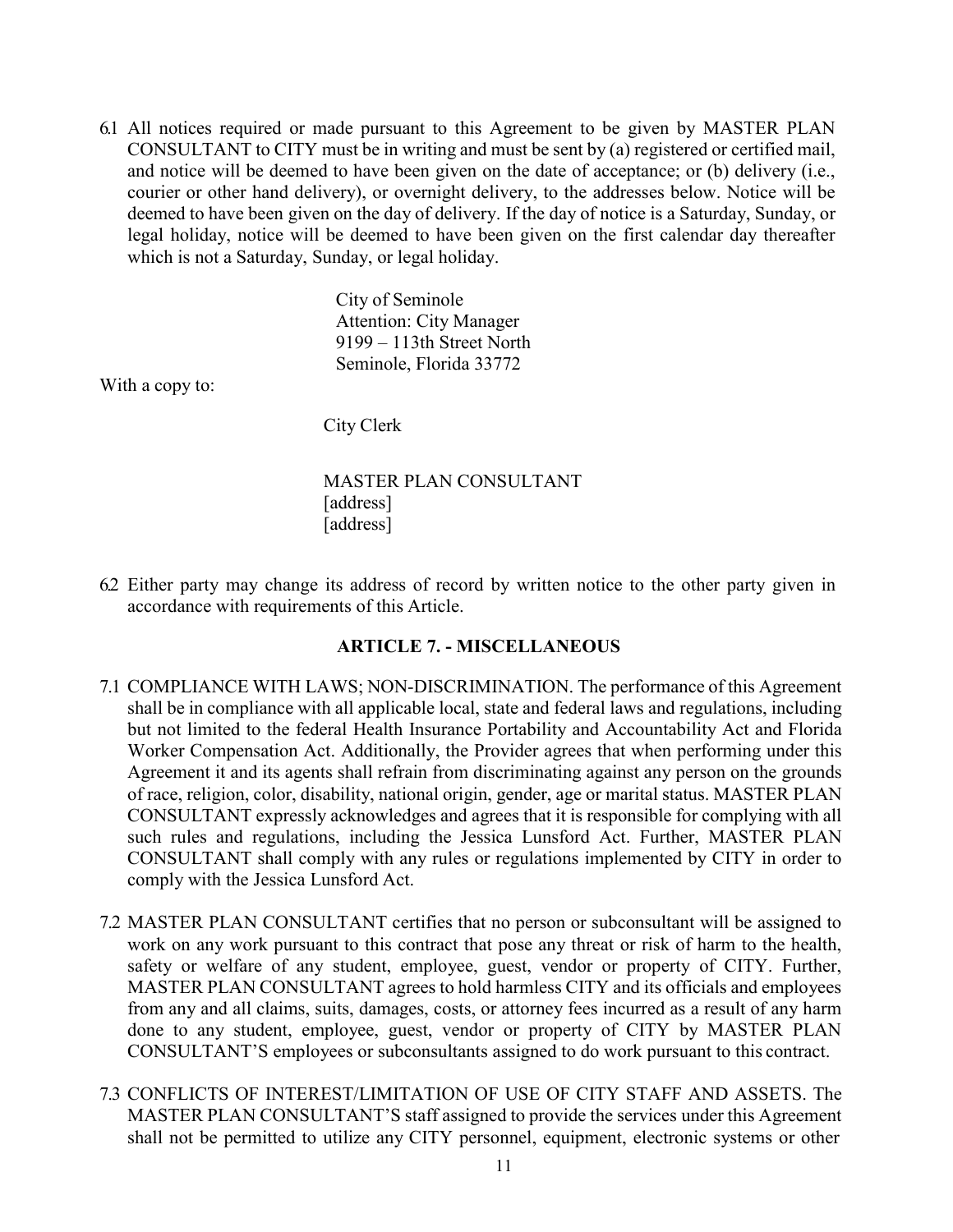CITY subcontractors to perform any work or project of any kind other than to assist in the performance of the services required by work assignment. Failure to strictly adhere to this provision shall be grounds for immediate termination of this Agreement. To ensure this restriction is complied with, neither the MASTER PLAN CONSULTANT, nor any of its staff assigned to perform the required services, shall engage in or have or hold any other employment or business relationship or interest which would create a conflict of interest between MASTER PLAN CONSULTANT'S duty to the CITY and the MASTER PLAN CONSULTANT or its agents, including the duty to refrain from use of public resources for private business.

- 7.4 ASSIGNMENT. This Agreement is not assignable, in whole or in part, by MASTER PLAN CONSULTANT without the prior written consent of CITY.
- 7.5 NO WAIVER. Waiver by either party of a breach of any provision of this Agreement shall not be deemed to be a waiver of any other breach and shall not be construed to be a modification of the terms of this Agreement.
- 7.6 Immigration Compliance; E-Verify. MASTER PLAN CONSULTANT acknowledges that it is responsible for complying with the provisions of the Immigration Reform and Control Act of 1986, U.S.C. § 1324, et seq., and regulations relating thereto. Failure to comply with the above statutory provisions shall be considered a material breach and shall be grounds for immediate termination of this Agreement. The MASTER PLAN CONSULTANT'S employment of unauthorized aliens is a violation of § 274(e) of the Federal Immigration and Employment Act. The MASTER PLAN CONSULTANT shall utilize the U.S. Department of Homeland Security's E-Verify system to verify the employment eligibility of all new employees hired during the term of this Agreement, and shall require the same verification procedure of any Subcontractors authorized by the CITY. Pursuant to Florida Statutes  $\S$  448.095(2), beginning January 1st 2021, MASTER PLAN CONSULTANT shall register with and use the E-Verify system to verify the work authorization status of all newly hired employees. MASTER PLAN CONSULTANT'S contract with the CITY cannot be extended unless, at the time of extension, MASTER PLAN CONSULTANT certifies in writing to the CITY that it has registered with and uses the E-Verify system. If MASTER PLAN CONSULTANT enters a contract with a subcontractor, the subcontractor must provide the MASTER PLAN CONSULTANT with an affidavit stating that the subcontractor does not employ, contract with, or subcontract with an unauthorized alien and MASTER PLAN CONSULTANT shall maintain a copy of such affidavit for the duration of the contract. If MASTER PLAN CONSULTANT develops a good faith belief that any subcontractor with which it is contracting has knowingly violated Florida Statutes § 448.09(1) (making it unlawful for any person knowingly to employ, hire, recruit, or refer, either for herself or himself or on behalf of another, for private or public employment within the state, an alien who is not duly authorized to work by the immigration laws or the Attorney General of the United States) MASTER PLAN CONSULTANT shall terminate the contract with the subcontractor. If the CITY develops a good faith belief that MASTER PLAN CONSULTANT has knowingly violated Florida Statutes § 448.09(1) (making it unlawful for any person knowingly to employ, hire, recruit, or refer, either for herself or himself or on behalf of another, for private or public employment within the state, an alien who is not duly authorized to work by the immigration laws or the Attorney General of the United States) CITY shall terminate this contract. Pursuant to Florida Statutes § 448.095(2)(c)(3), termination under the above-circumstances is not a breach of contract and may not be considered as such.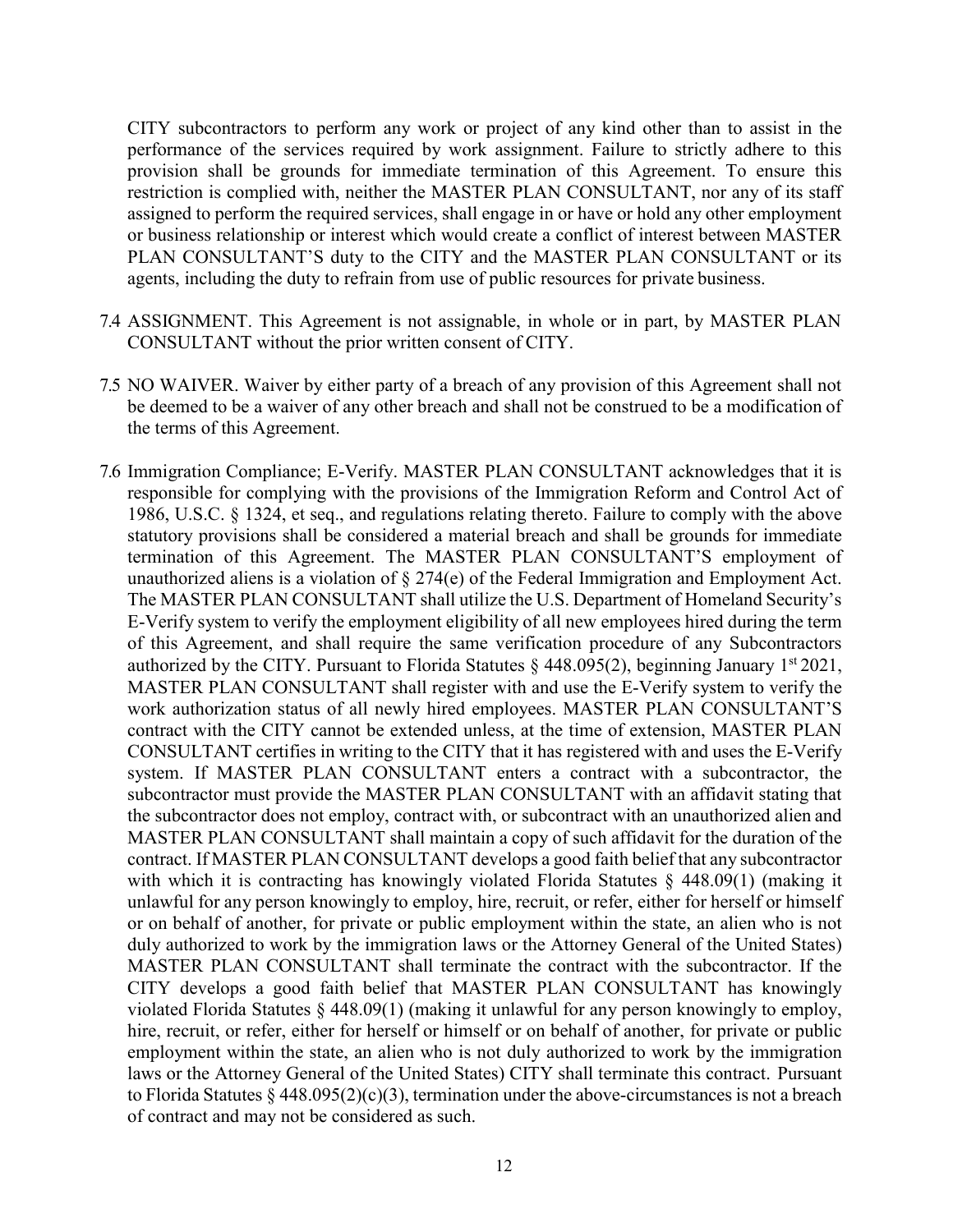- 7.7 ATTORNEY FEES. In any action brought between the Parties to enforce or construe the terms of this Agreement, each Party shall bear its own attorneys' fees and costs, including any incurred on appeal, regardless of the resolution of the case or appeal(s).
- 7.8 NO THIRD-PARTY BENEFICIARY. This Agreement is for the benefit of the Parties and their respective successors and permitted assigns, and it is not the intent of the Parties to enter this Agreement for any other person's or entity's benefit.
- 7.9 PUBLIC RECORDS. The MASTER PLAN CONSULTANT agrees to comply with the Florida Public Records Act, as applicable, including, but not limited to Florida Statutes § 119.0701. Documents which are considered public records under Florida law may include, but are not limited to: records related to the entry, management and implementation of this AGREEMENT; emails/correspondence between the CITY and the MASTER PLAN CONSULTANT related to this AGREEMENT; emails or correspondence from all other entities related to this AGREEMENT (i.e., subcontractors, suppliers, vendors, etc.); billing and related documents; plans or other documents that may be necessary, reports, etc.; subcontracts; and, all vendor invoices. The MASTER PLAN CONSULTANT agrees, to the extent required by law, to:
	- a. Keep and maintain public records that ordinarily and necessarily would be required by the public agency in performing the services of the AGREEMENT;
	- b. Provide the public with access to the public records under the same terms and conditions that the CITY would provide the records and at a cost that does not exceed the cost provided for by law;
	- c. Ensure that the public records that are exempt or confidential, and exempt from public disclosure requirements, are not disclosed, except as authorized by law; and
	- d. Meet all requirements for public records and transfer, at no cost, to the CITY, all public records in possession of the MASTER PLAN CONSULTANT, upon termination or completion of the AGREEMENT and destroy any duplicate public records that are exempt or confidential, or exempt from public record disclosurerequirements.

Furthermore, the MASTER PLAN CONSULTANT agrees that all records stored electronically must be provided to the CITY in a format that is compatible with the information technology systems of the CITY. The MASTER PLAN CONSULTANT shall promptly provide the CITY with a copy of any request to inspect or copy public records that the MASTER PLAN CONSULTANT receives and a copy of the MASTER PLAN CONSULTANT'S response to each request. The MASTER PLAN CONSULTANT understands and agrees that failure to provide access to the public records is a material breach of this AGREEMENT and grounds for termination.

# **IF THE MASTER PLAN CONSULTANT HAS QUESTIONS REGARDING THE APPLICATION OF CHAPTER 119,**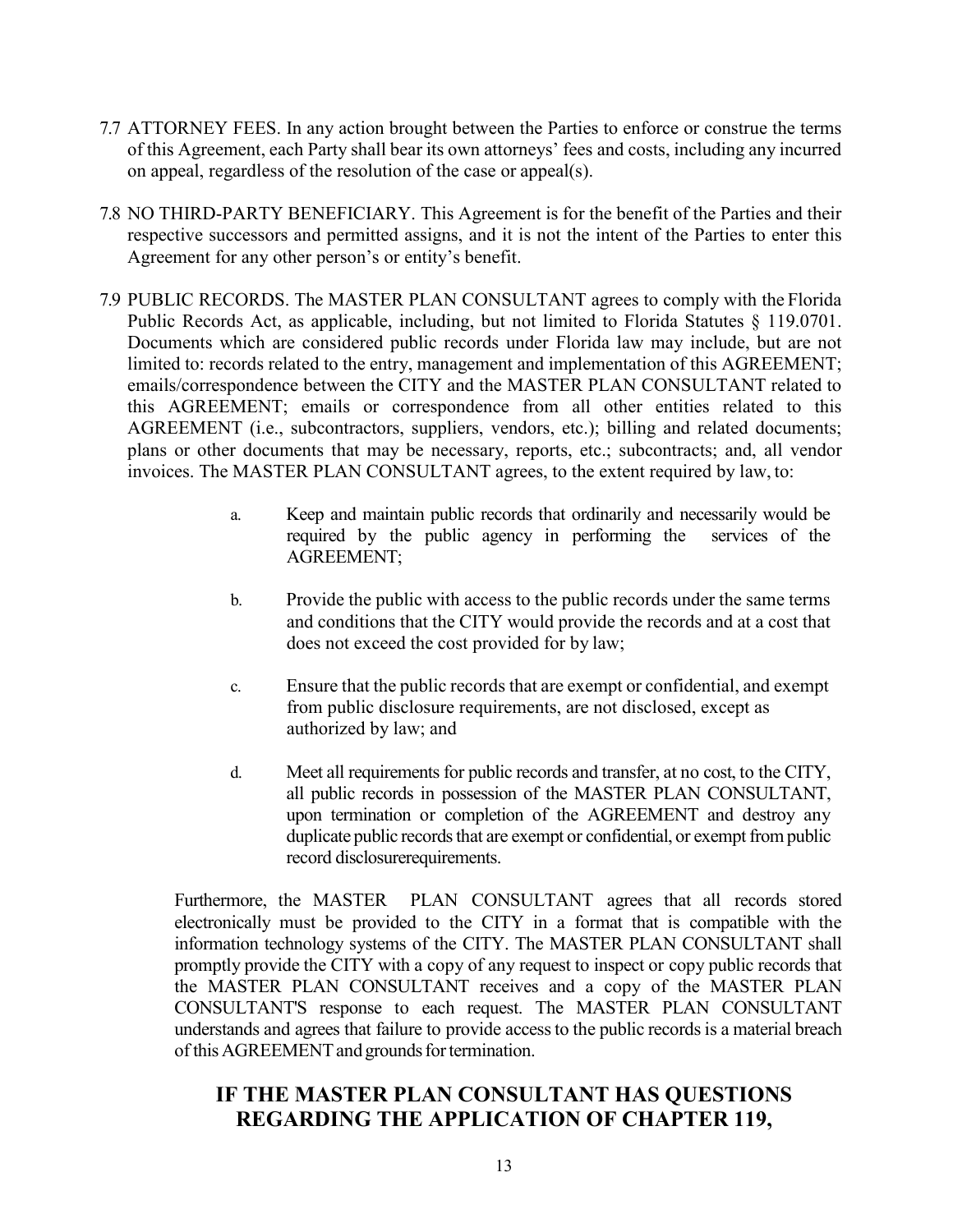# **FLORIDA STATUTES, TO THE MASTER PLAN CONSULTANT'S DUTY TO PROVIDE PUBLIC RECORDS RELATING TO THIS AGREEMENT, CONTACT THE CITY'S CUSTODIAN OF PUBLIC RECORDS AT [clerk@myseminole.com.](mailto:clerk@myseminole.com)**

**THE MASTER PLAN CONSULTANT ACKNOWLEDGES THAT THE CITY OF SEMINOLE CANNOT AND WILL NOT PROVIDE LEGAL OR BUSINESS ADVICE TO THE MASTER PLAN CONSULTANT WITH RESPECT TO ITS OBLIGATIONS PURSUANT TO THIS SECTION RELATED TO PUBLIC RECORDS. THE MASTER PLAN CONSULTANT ACKNOWLEDGES THAT IT WILL NOT RELY ON THE CITY OR ITS CITY ATTORNEY TO PROVIDE SUCH BUSINESS OR LEGAL ADVICE AND THAT MASTER PLAN CONSULTANT HAS BEEN ADVISED TO SEEK PROFESSIONAL ADVICE WITH REGARD TO PUBLIC RECORDS MATTERS ADDRESSED BY THIS AGREEMENT.** 

- 7.10 HEADINGS. The headings of the Articles, Sections, Schedules and Attachments as contained in this Agreement are for the purpose of convenience only and shall not be deemed to expand, limit or change the provisions in such Articles, Sections, Schedules and Attachments.
- 7.11 MERGER. This Agreement, including any Addenda and referenced Schedules and Attachments hereto, constitutes the entire agreement between the parties hereto and shall supersede, replace and nullify any and all prior agreements or understandings, written or oral, relating to the matter set forth herein, and any such prior agreements or understanding shall have no force or effect whatever on this Agreement.
- 7.12 CONTRACT DOCUMENTS. The following documents are hereby incorporated into and made part of this Agreement:
	- 1. RFQ No. 22-0406 including any addenda issued prior to response due date,
	- 2. MASTER PLAN CONSULTANT'S responsive submission.

In the event that any term of the foregoing documents are in conflict and cannot reasonably be reconciled, this Agreement shall control, followed by the earlier listed document above.

- 7.13 REFERENCES. Unless the content of the Agreement otherwise clearly requires, references to the plural include the singular, the term "including" is not limiting and the terms "hereof," "herein," "hereunder" and similar terms in this Agreement refer to this Agreement as a whole and not to any particular provision of this Agreement. Additionally, the parties hereto acknowledge that they have carefully reviewed this Agreement and have been advised by counsel of their choosing with respect thereto, and that they understand its contents and agree that this Agreement should not be construed more strongly against any party hereto, regardless of who is responsible for its preparation.
- 7.14 AUTHORITY TO EXECUTE. Each Party hereto covenants to the other Party that it has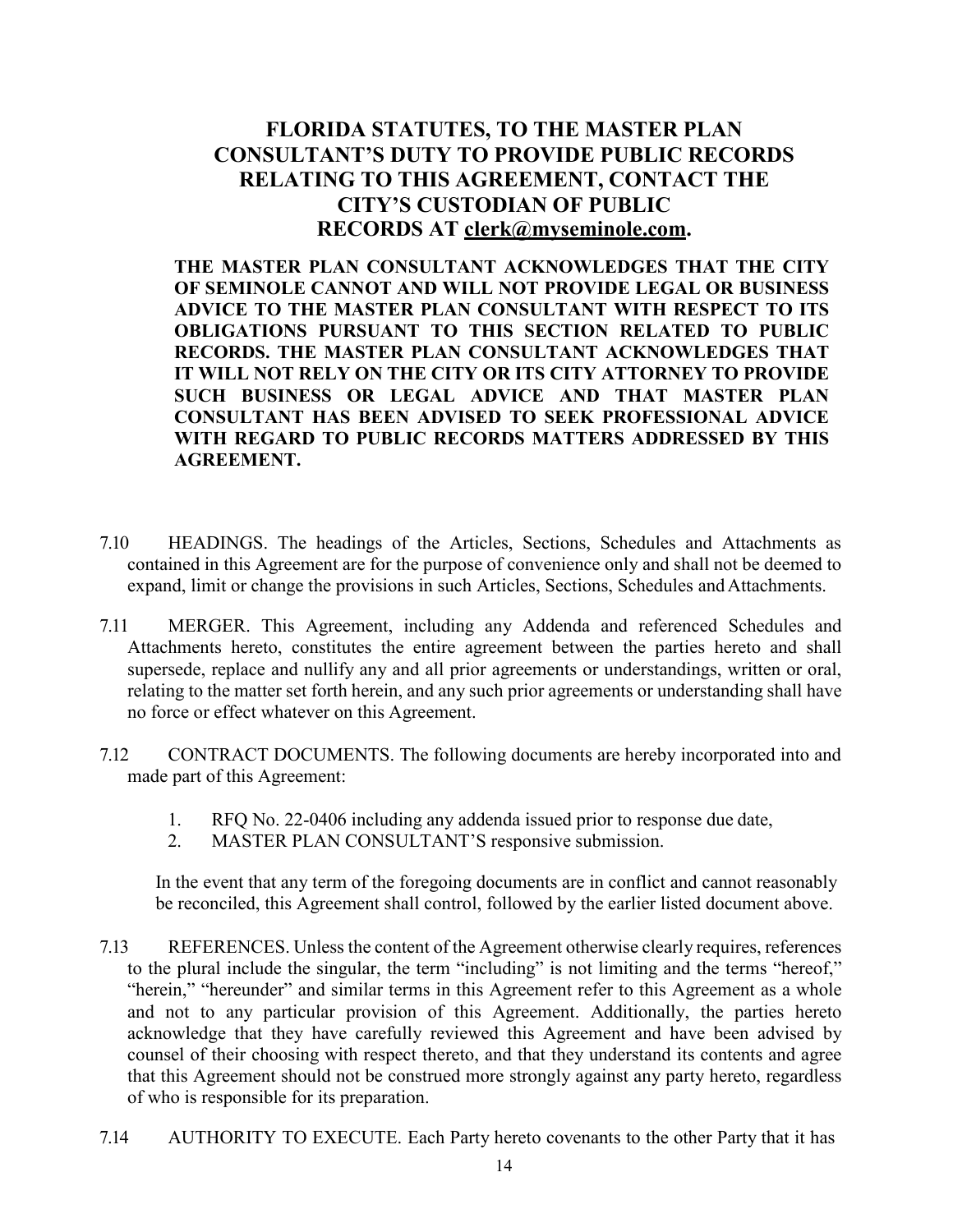lawful authority to enter into this Agreement and that the Party's representative executing same is authorized to do so on behalf of the Party.

7.15 This Agreement may be simultaneously executed in several counterparts, each of which shall be an original and all of which shall constitute but one and the same instrument.

**IN WITNESS WHEREOF,** the Parties hereto have executed this Agreement as of the Effective Date.

**City of Seminole** [insert name of vendor]

\_ \_

Ann Toney-Deal, ICMA-CM

City Manager [insert name and title of vendor's officer]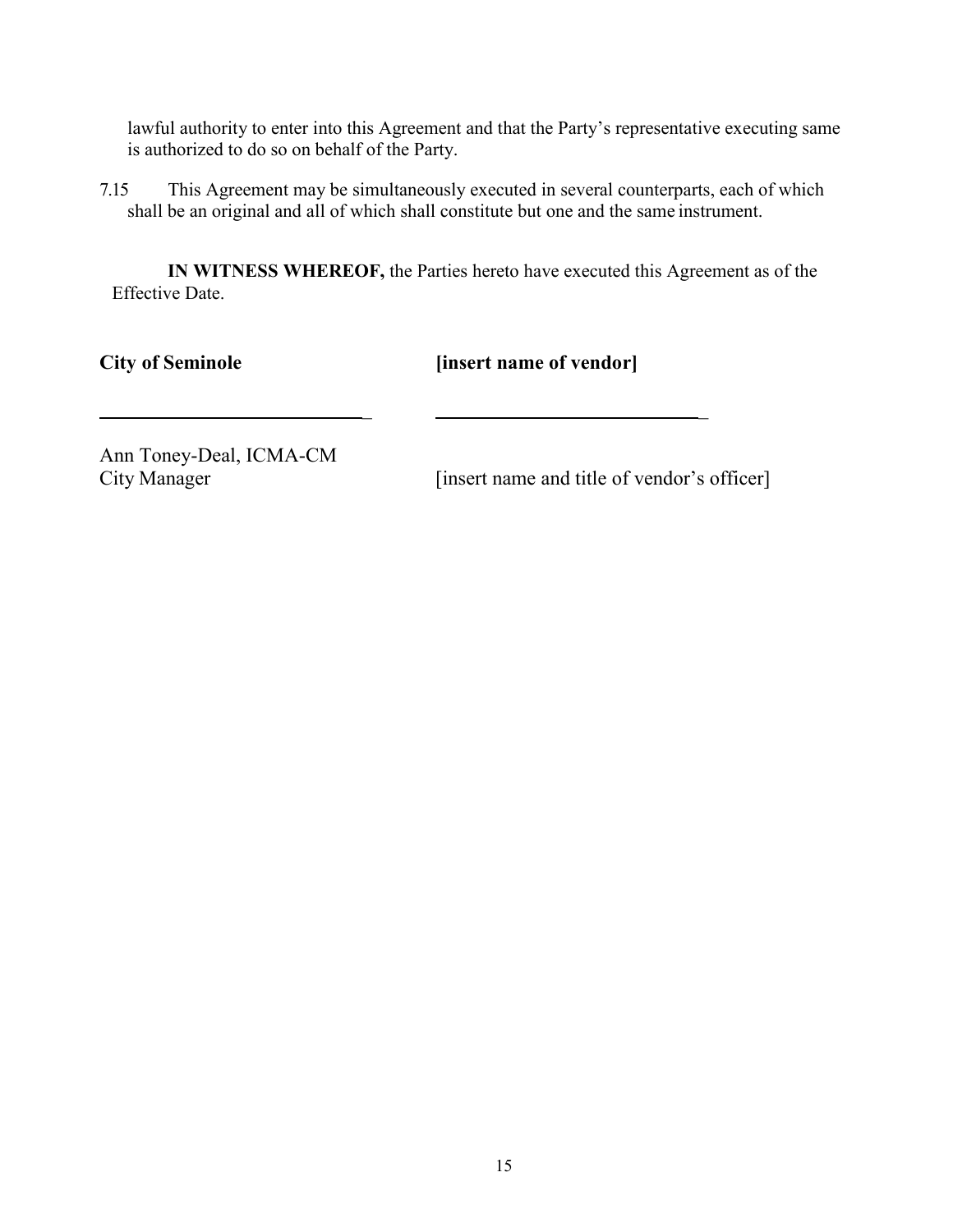# **SCHEDULE A**

## **SCOPE OF SERVICES**

Pursuant to the authority granted to it in *Florida Statutes* § 287.055(4)(d), the City of Seminole, a Florida municipal corporation, is interested in entering into a contract with a qualified and experienced Firm to provide professional services for the development of a Recreation Master Plan (RMP) not exceeding the dollar threshold limits pursuant to Section 287.055 *Florida Statutes* as amended from time to time.

The catalyst for this project is the City's Recreation Center, a 49,000 square foot Recreation and Aquatics complex, that is reaching the end of its useful life. To understand how to best meet the current recreational needs of residents and users, the City will complete a Master Plan to drive the design of a new or renovated Recreation Center.

The City also seeks to define future recreation needs for the community, which includes both residents and non-residents. The master plan will provide recommendations for the provision of facilities, programs and services, techniques for engaging new patrons, and utilization analysis.

The consultant will collect and analyze data to develop a clear and actionable plan to implement the priorities identified through the study, including identifying recommendations for program development for the next ten years. The consultant will work closely with City staff in preparing the Recreation Master Plan. The consultant will create a document for distribution to the public and present the document to the City Council for approval at a regularly scheduled Council meeting. The Comprehensive Recreation Master Plan will require the approval of the City Council to become a policy document, guiding service delivery over the next 10 years.

Anticipated Needs:

- Determine if existing facilities and fields (in City and greater Seminole area) are sufficient to service needs;
- Replacement, upgrades and/or enhancements to existing recreational facilities;
- Family oriented semi-passive areas; picnic area, small pavilions, passive and or nature parks;
- Maintenance enhancements: and
- Specialized programs and/or services.

This process includes developing a comprehensive inventory, an analysis of forecasted needs, and implementation strategies. Specific items to include in the study, but not limited to, are:

- Public Process and Community Engagement;
- Needs assessment to identify gaps and opportunities with respect to recreation facilities, programs, services, activities, events, and open spaces;
- Demographic Trends;
- Level of Service Analysis for Facilities, Programs, and Services;
- Action Plan with detailed recommendations based on the needs assessment, including ranking and prioritization; and
- A proposed timeline for the implementation of the Master Plan shall be provided.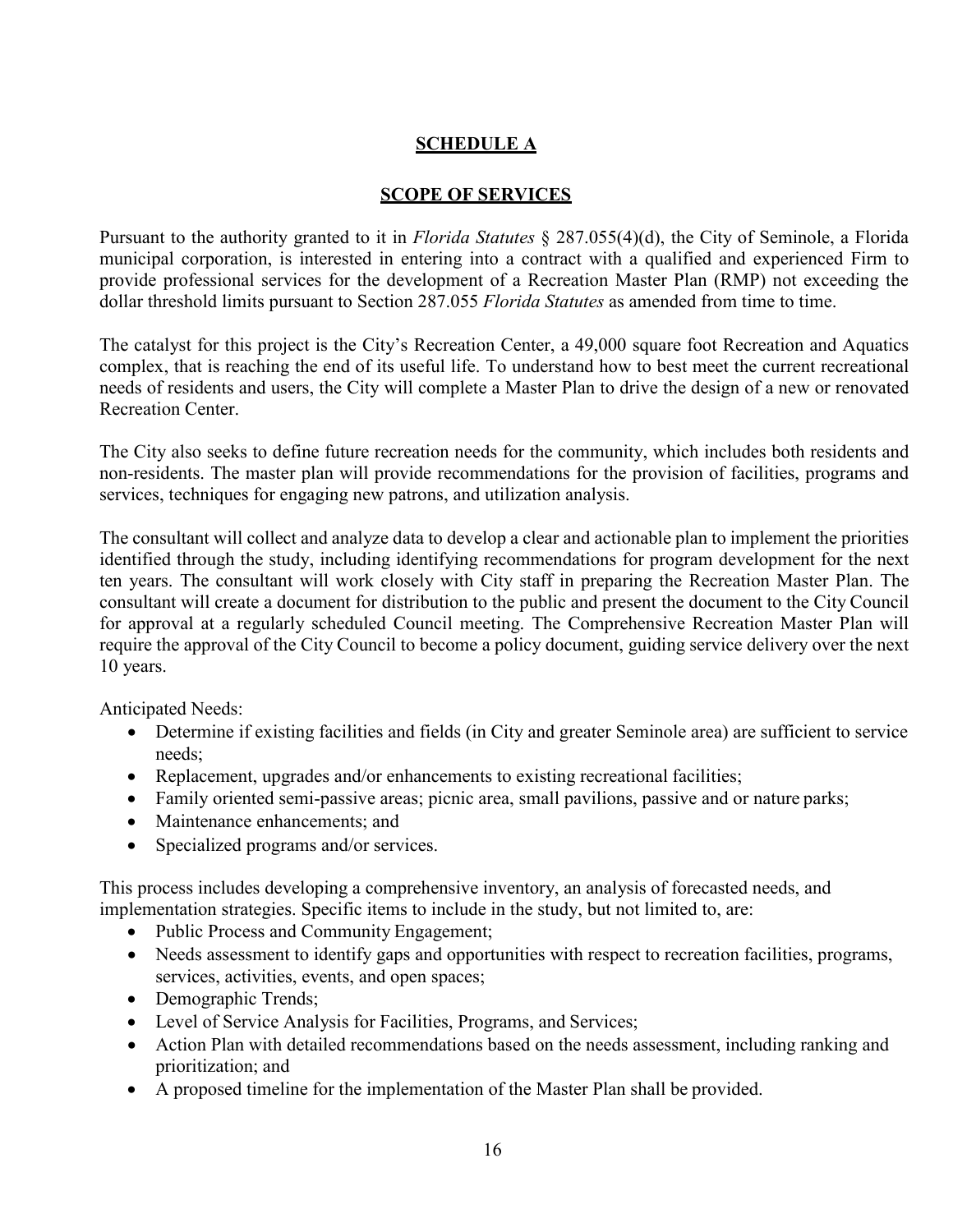In preparation of the Master Plan other relevant City, County, State and regional plans and policies should be reviewed and considered. These plans include, but are not limited to:

- Past Recreation Master Plan
- City of Seminole's Budget and Capital Improvements Plan
- Pinellas County's Unincorporated Seminole Youth Sports Master Plan
- Seminole Community Library programming.

The Master Plan shall be officially adopted by the City Council as the policy-making body and integrated into the Capital Improvements Plan and Annual Budget. The public input should be an integral part of the plan development process.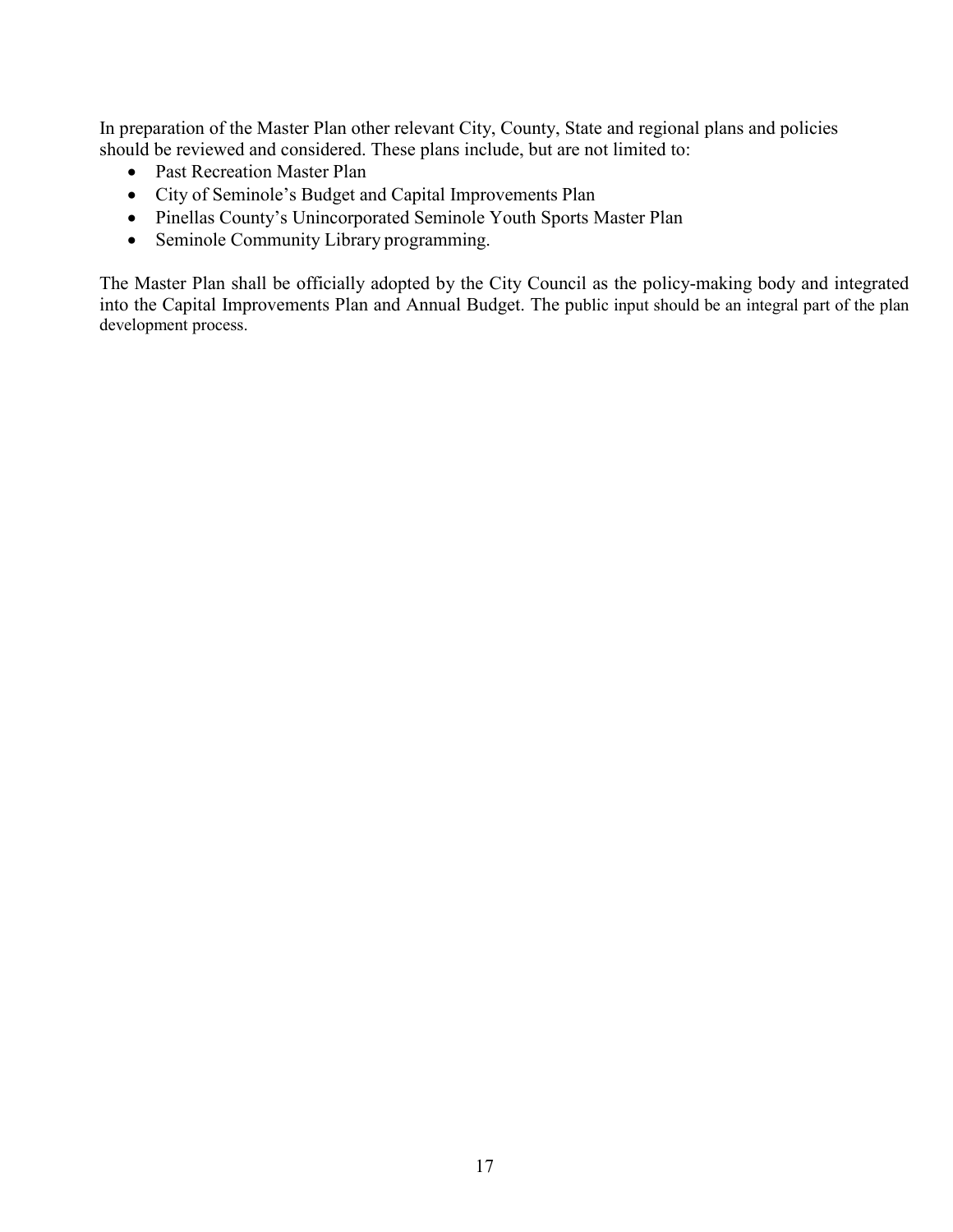### **SCHEDULE B**

# **PROJECT SCHEDULE**

The entire process of the Recreation Master Plan, from inception to adoption by the City Council, should be completed within twelve months.

> *Additional content to be inserted by City staff after having negotiated an acceptable schedule of deliverables with the selected vendor.*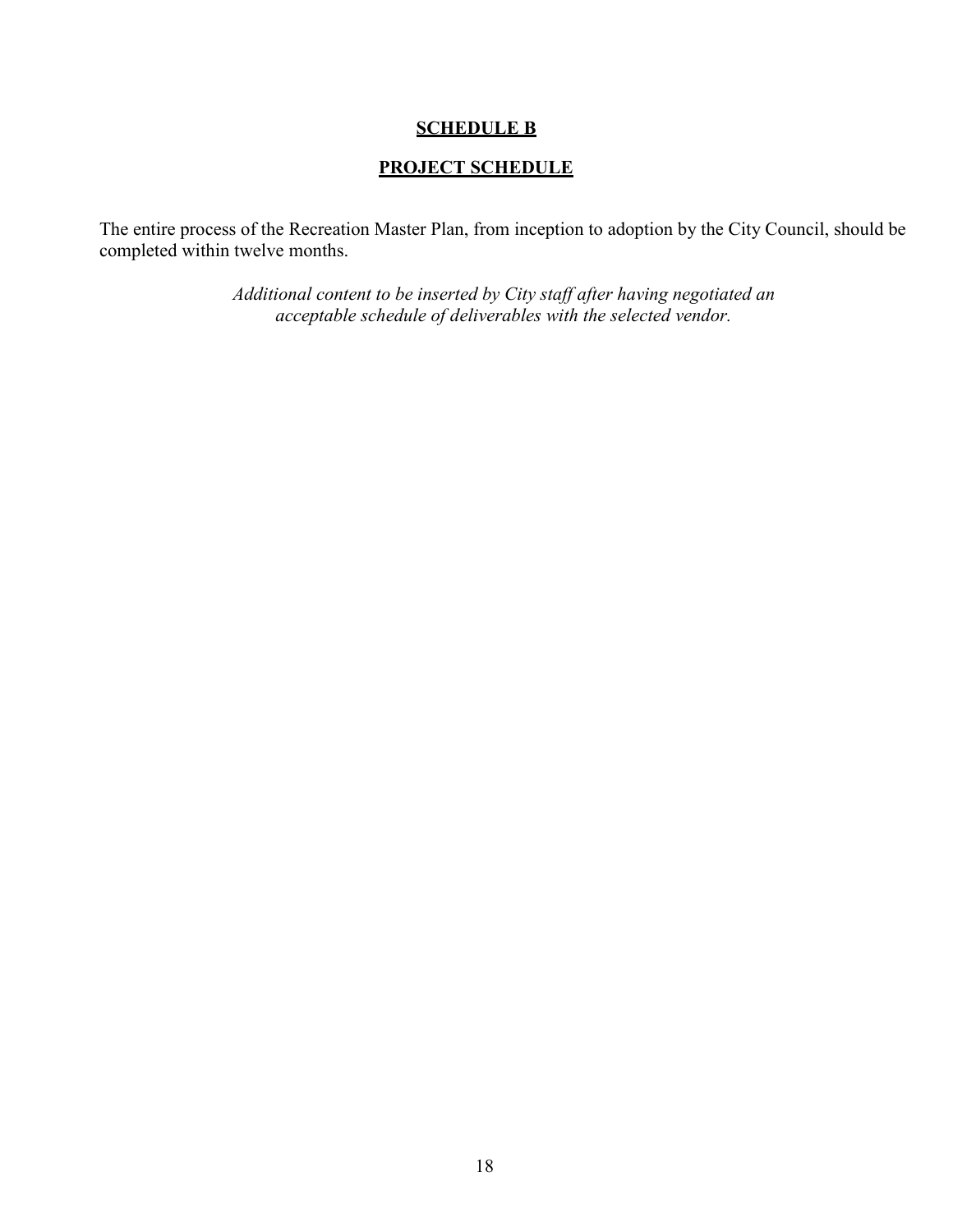# **SCHEDULE C**

# **RATE SCHEDULE**

*Content to be inserted by City staff after having negotiated a flat rate for project scope.*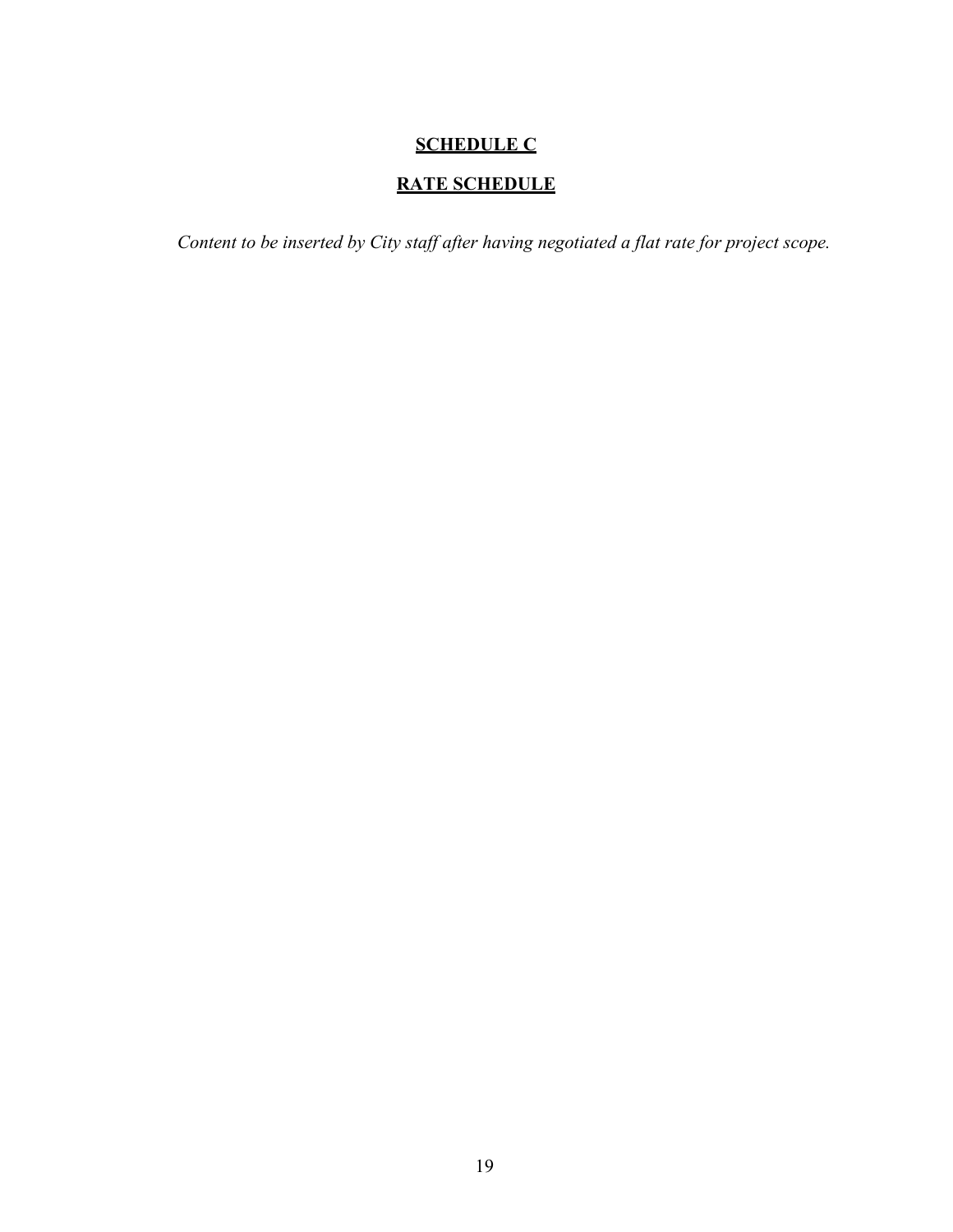# **SCHEDULE D**

# **INSURANCE CERTIFICATES**

*Certificates to be provided by vendor prior to City's execution of agreement.*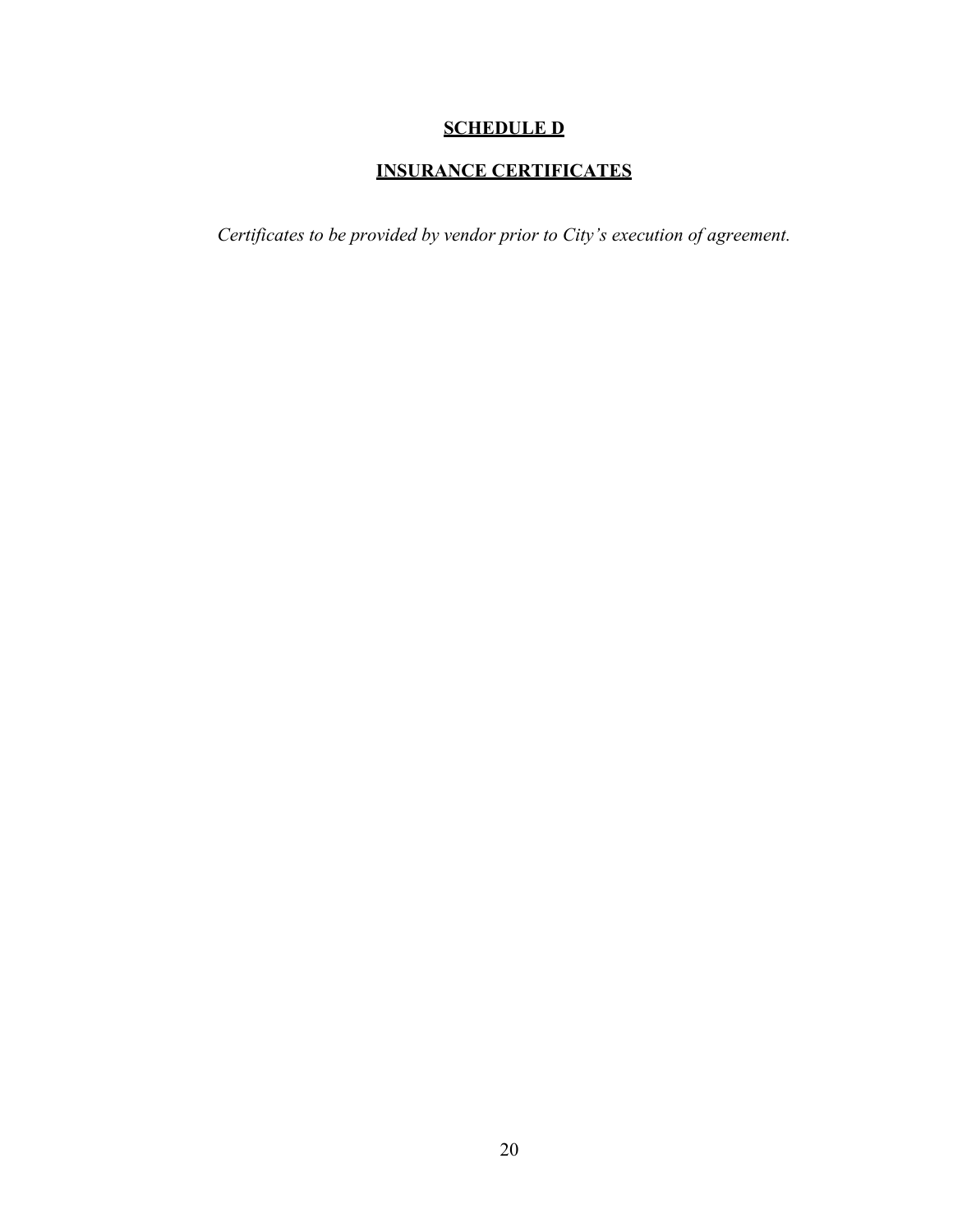### **SCHEDULE E**

#### **INSURANCE COVERAGE**

The amounts and types of insurance shall conform to the minimum requirements listed below. If MASTER PLAN CONSULTANT has any self-insured retentions or deductibles under any of the below listed minimum required coverages, MASTER PLAN CONSULTANT must identify on the Certificate of Insurance the nature and amount of such self-insured retentions or deductibles and provide satisfactory evidence of financial responsibility for such obligations. All self-insured retentions or deductibles will be MASTER PLAN CONSULTANT'S sole responsibility.

Worker's Compensation and Employers Liability Insurance shall be maintained by MASTER PLAN CONSULTANT during the term of this Agreement for all employees engaged in the work under this Agreement, in accordance with the laws of the State of Florida. The amount of such insurance shall not be less than:

|                       | Workers' Compensation – Florida Statutory Requirements                                                               |
|-----------------------|----------------------------------------------------------------------------------------------------------------------|
| Employers Liability - | \$500,000.00 Limit Each Accident<br>\$500,000.00 Limit Disease Aggregate<br>\$500,000.00 Limit Disease Each Employee |

The insurance company shall waive its Rights of Subrogation against CITY.

Commercial General Liability Insurance, written on an "occurrence" basis, shall be maintained by MASTER PLAN CONSULTANT. Coverage, as provided by 1986 (or later) ISO commercial general liability form, shall include, but not be limited to, Bodily Injury, Contractual for this Agreement, Independent Contractors, Broad Form Property Damage, Personal Injury and Fire Legal Liability Coverages. If MASTER PLAN CONSULTANT provides any construction work, it must also include Products & Completed Operations, with the Completed Operations Coverage maintained for this Project for not less than five (5) years following completion and acceptance by CITY. Limits of coverage shall not be less than the following for Bodily Injury, including Death, Property Damage and Personal Injury Combined Single Limits:

| General Aggregate                                               |     | \$2,000,000.00 |  |  |
|-----------------------------------------------------------------|-----|----------------|--|--|
| Products – Completed Operations Aggregate                       |     | \$2,000,000.00 |  |  |
| Personal and Advertising Injury                                 |     | \$1,000,000.00 |  |  |
| Each Occurrence                                                 |     | \$1,000,000.00 |  |  |
| Fire Damage (Any One Fire)                                      | SS. | 50,000.00      |  |  |
| Medical Expenses per Person                                     |     | \$5,000.00     |  |  |
| Site Contract Specific Project Aggregate Limits\$ same as above |     |                |  |  |

The aggregate limits shall be separately applicable to this Project by use of an endorsement approved by CITY. Applicable deductibles or self-insured retention, not to exceed \$25,000.00, shall be the sole responsibility of MASTER PLAN CONSULTANT.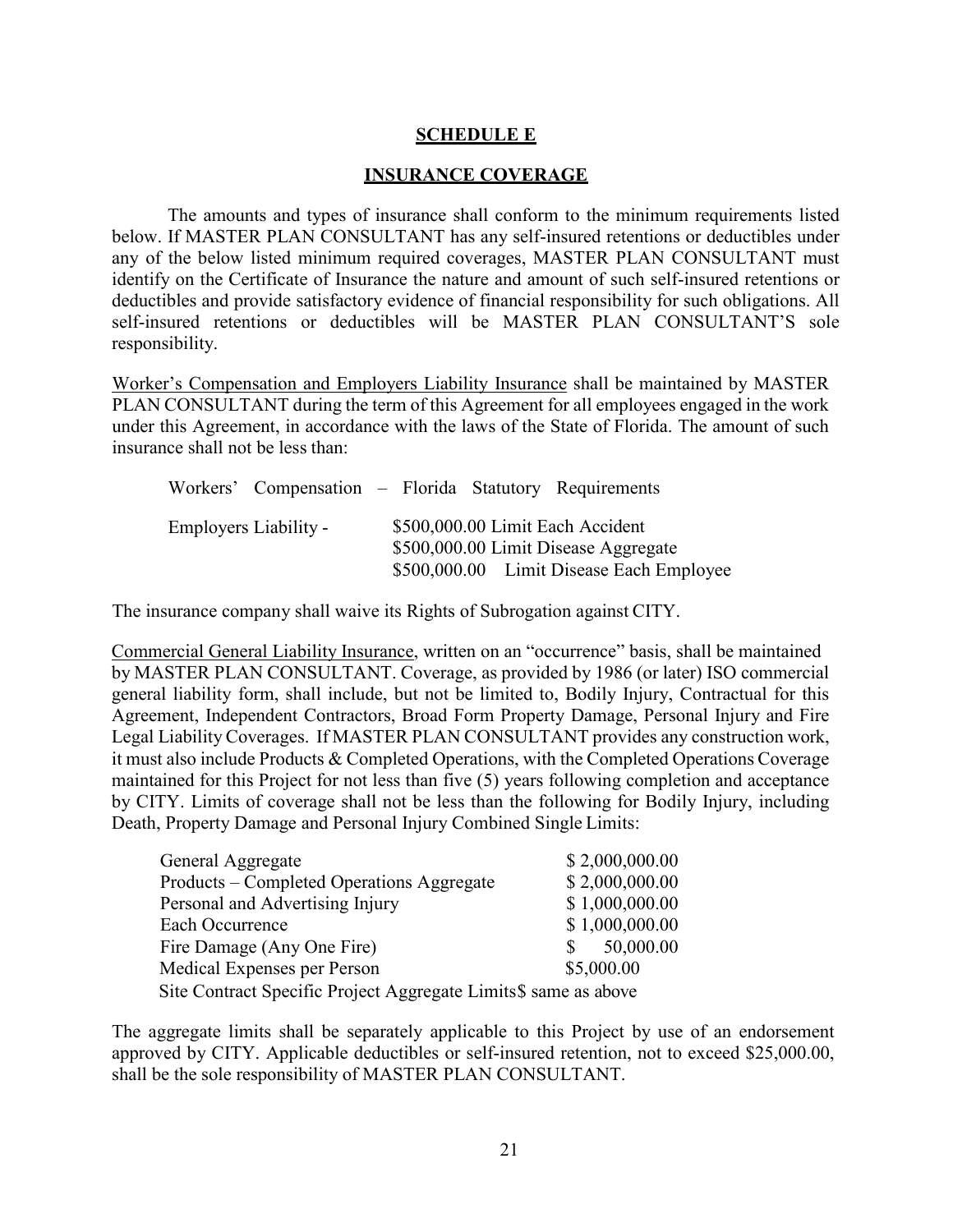Automobile Liability Insurance shall be maintained by MASTER PLAN CONSULTANT as to CITYship, maintenance, and use, including loading and unloading, of all owned, non-owned, leased or hired vehicles with limits of not less than:

Death & Property Damage Limit Each Accident Liability

Bodily Injury, including \$1,000,000.00 Combined Single

Umbrella Liability Insurance or Excess Liability Insurance shall not be less than \$ 1,000,000 each occurrence and aggregate. Coverage shall be excess of the Employers Liability, Commercial General Liability and Automobile Liability coverages required herein and shall include all coverages on a "following form" basis. Coverage shall drop down as primary on the exhaustion of any aggregate limit. The aggregate limits shall apply separately to this Project, and the specific project aggregate limits shall be evidenced by the use of an endorsement approved by CITY.

Professional Liability Insurance shall be maintained by MASTER PLAN CONSULTANT insuring its legal liability arising out of the performance of professional services under this Agreement. Such insurance shall have limits of not less than \$ 1,000,000 each claim and aggregate, and the MASTER PLAN CONSULTANT waives its right of recovery against CITY as to any claims under this insurance. Any deductible or self-insured retention applicable to any claim shall be the sole responsibility of MASTER PLAN CONSULTANT and shall not be greater than \$25,000 each claim. MASTER PLAN CONSULTANT must continue this coverage for a period of not less than five (5) years after completion of its services to CITY. The policy retroactive date will always be prior to the date services were first performed by MASTER PLAN CONSULTANT for CITY, and the date will not be moved forward during the term of this Agreement and for 5 years thereafter. MASTER PLAN CONSULTANT shall promptly submit Certificates of Insurance providing for an unqualified written notice to CITY of any cancellation of coverage or reduction in limits, other than the application of the aggregate limits provision. In addition, as provided in this Agreement, MASTER PLAN CONSULTANT shall also notify CITY by certified mail, within twenty-four (24) hours after receipt, of any notices of expiration, cancellation, nonrenewal or material change in coverages or limits received by MASTER PLAN CONSULTANT from its insurer. In the event of more than a twenty percent (20%) reduction in the aggregate limit of any policy, MASTER PLAN CONSULTANT shall immediately take steps to have the aggregate limit reinstated to the full extent permitted under such policy. MASTER PLAN CONSULTANT shall promptly submit a certified, true copy of the policy and any endorsements issued or to be issued on the policy if requested by CITY.

Valuable Papers. MASTER PLAN CONSULTANT shall purchase valuable papers and records coverage for plans, specifications, drawings, reports, maps, books, blueprints, and other printed documents in an amount sufficient to cover the cost of recreating or reconstructing valuable papers or records utilized during the term of this Agreement.

Project Professional Liability. If CITY notifies MASTER PLAN CONSULTANT that a project professional liability policy will be purchased, then MASTER PLAN CONSULTANT agrees to use its best efforts in cooperation with CITY and CITY'S insurance representative, to pursue the maximum credit available from the professional liability carrier for a reduction in the premium of